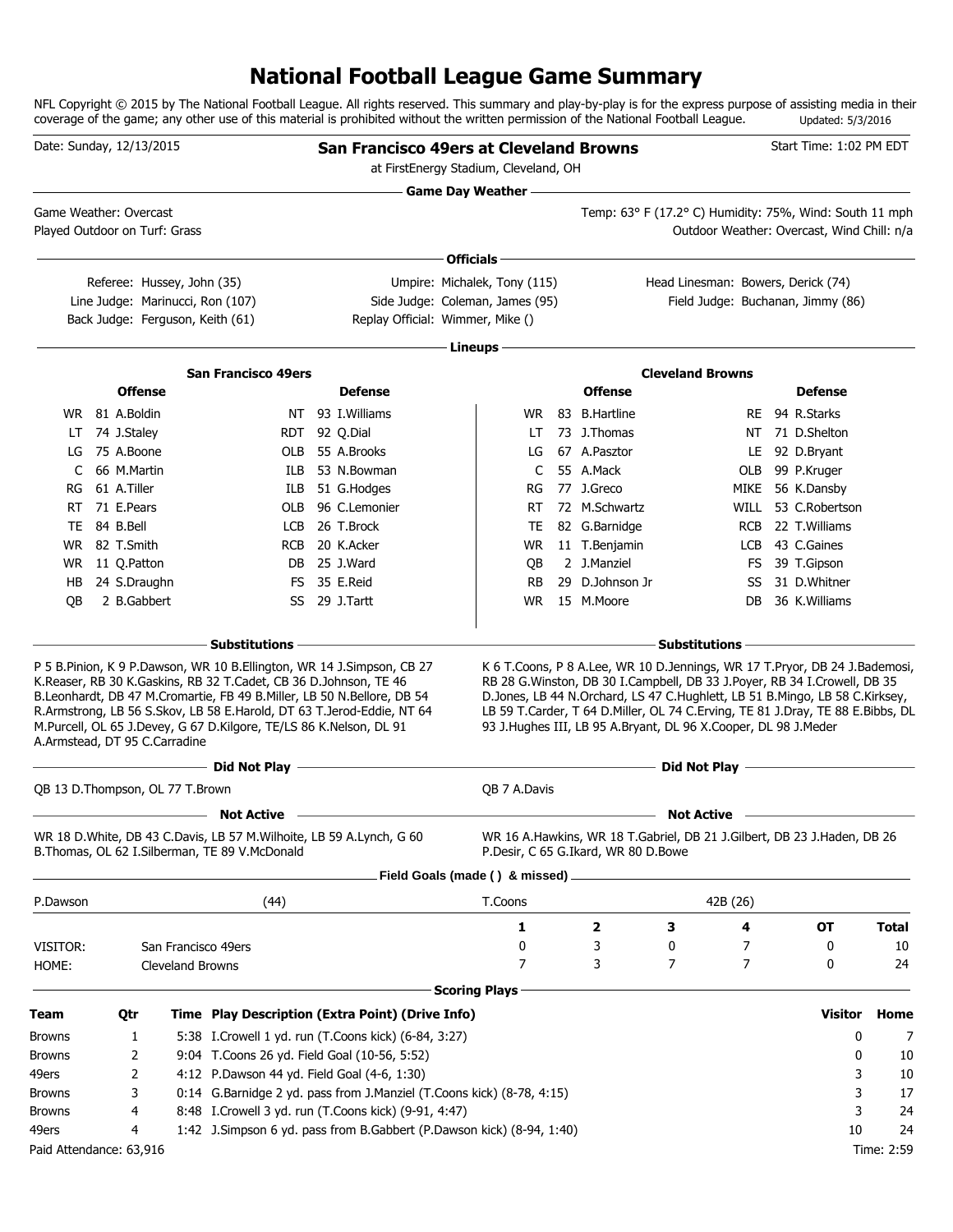# **Final Individual Statistics**

|                                           |     | <b>San Francisco 49ers</b> |             |              |              |             |                    |                     |           |                        |           | <b>Cleveland Browns</b> |                |             |             |                |                |
|-------------------------------------------|-----|----------------------------|-------------|--------------|--------------|-------------|--------------------|---------------------|-----------|------------------------|-----------|-------------------------|----------------|-------------|-------------|----------------|----------------|
| <b>RUSHING</b>                            |     |                            | <b>ATT</b>  | YDS          | <b>AVG</b>   | LG          | TD                 | <b>RUSHING</b>      |           |                        |           |                         | ATT            | YDS         | <b>AVG</b>  | LG             | TD             |
| S.Draughn                                 |     |                            | 11          | 43           | 3.9          | 15          | 0                  | I.Crowell           |           |                        |           |                         | 20             | 145         | 7.3         | 54             | $\overline{2}$ |
| <b>B.Gabbert</b>                          |     |                            | 3           | 19           | 6.3          | 11          | 0                  | D.Johnson Jr        |           |                        |           |                         | 13             | 78          | 6.0         | 19             | 0              |
| T.Cadet                                   |     |                            | 2           | 6            | 3.0          | 4           | 0                  | J.Manziel           |           |                        |           |                         | $\overline{7}$ | 15          | 2.1         | 8              | 0              |
| <b>B.Miller</b>                           |     |                            | 1           | 3            | 3.0          | 3           | 0                  | G. Winston          |           |                        |           |                         | 1              | -8          | $-8.0$      | -8             | 0              |
| Total                                     |     |                            | 17          | 71           | 4.2          | 15          | 0                  | Total               |           |                        |           |                         | 41             | 230         | 5.6         | 54             | $\overline{2}$ |
| <b>PASSING</b>                            | ATT | <b>CMP</b>                 | <b>YDS</b>  | SK/YD        | TD           | LG IN       | <b>RT</b>          | <b>PASSING</b>      |           |                        | ATT       | <b>CMP</b>              | <b>YDS</b>     | SK/YD TD    |             | LG IN          | <b>RT</b>      |
| <b>B.Gabbert</b>                          | 28  | 18                         | 194         | 9/44         | 1            | 24<br>0     | 96.4               | J.Manziel           |           |                        | 31        | 21                      | 270            | 2/19        | 1           | 34<br>1        | 92.1           |
| Total                                     | 28  | 18                         | 194         | 9/44         | $\mathbf{1}$ | 24<br>0     | 96.4               | Total               |           |                        | 31        | 21                      | 270            | 2/19        | 1           | 34<br>1        | 92.1           |
| <b>PASS RECEIVING</b>                     |     | <b>TAR</b>                 | <b>REC</b>  | <b>YDS</b>   | <b>AVG</b>   | LG          | TD                 |                     |           | <b>PASS RECEIVING</b>  |           | <b>TAR</b>              | <b>REC</b>     | <b>YDS</b>  | <b>AVG</b>  | LG             | <b>TD</b>      |
| Q.Patton                                  |     | 9                          | 5           | 46           | 9.2          | 13          | 0                  | <b>B.Hartline</b>   |           |                        |           | 10                      | 8              | 107         | 13.4        | 34             | 0              |
| <b>B.Bell</b>                             |     | 3                          | 3           | 49           | 16.3         | 24          | 0                  | G.Barnidge          |           |                        |           | 7                       | 5              | 84          | 16.8        | 30             | 1              |
| T.Cadet                                   |     | 2                          | 2           | 28           | 14.0         | 16          | 0                  | T.Benjamin          |           |                        |           | 7                       | 4              | 41          | 10.3        | 24             | 0              |
| A.Boldin                                  |     | 3                          | 2           | 22           | 11.0         | 14          | 0                  | M.Moore             |           |                        |           | 3                       | 2              | 23          | 11.5        | 12             | 0              |
| J.Simpson                                 |     | 4                          | 2           | 20           | 10.0         | 14          | 1                  | I.Crowell           |           |                        |           | 1                       | 1              | 9           | 9.0         | 9              | 0              |
| S.Draughn                                 |     | 3                          | 2           | 8            | 4.0          | 7           | 0                  | D.Johnson Jr        |           |                        |           | 3                       | 1              | 6           | 6.0         | 6              | 0              |
| T.Smith                                   |     | 2                          | 1           | 17           | 17.0         | 17          | 0                  |                     |           |                        |           |                         |                |             |             |                |                |
| B.Leonhardt                               |     | 1                          | 1           | 4            | 4.0          | 4           | 0                  |                     |           |                        |           |                         |                |             |             |                |                |
| <b>B.Ellington</b>                        |     | 1                          | 0           | 0            | 0.0          | 0           | 0                  |                     |           |                        |           |                         |                |             |             |                |                |
| Total                                     |     | 28                         | 18          | 194          | 10.8         | 24          | 1                  | Total               |           |                        |           | 31                      | 21             | 270         | 12.9        | 34             | 1              |
| <b>INTERCEPTIONS</b>                      |     |                            | <b>NO</b>   | <b>YDS</b>   | <b>AVG</b>   | LG          | TD                 |                     |           | <b>INTERCEPTIONS</b>   |           |                         | <b>NO</b>      | <b>YDS</b>  | <b>AVG</b>  | LG             | <b>TD</b>      |
| J.Tartt                                   |     |                            | 1           | 25           | 25.0         | 25          | $\mathbf 0$        |                     |           |                        |           |                         |                |             |             |                |                |
| Total                                     |     |                            | 1           | 25           | 25.0         | 25          | 0                  | Total               |           |                        |           |                         | 0              | 0           | $\mathbf 0$ | 0              | 0              |
| <b>PUNTING</b>                            | NO  | <b>YDS</b>                 | <b>AVG</b>  | <b>NET</b>   | ТB           | <b>IN20</b> | LG                 | <b>PUNTING</b>      |           |                        | <b>NO</b> | <b>YDS</b>              | <b>AVG</b>     | <b>NET</b>  | ТB          | <b>IN20</b>    | LG             |
| <b>B.Pinion</b>                           | 7   | 286                        | 40.9        | 36.4         | 1            | 3           | 44                 | A.Lee               |           |                        | 3         | 119                     | 39.7           | 27.7        | 0           | 2              | 51             |
| Total                                     | 7   | 286                        | 40.9        | 36.4         | 1            | 3           | 44                 | Total               |           |                        | 3         | 119                     | 39.7           | 27.7        | 0           | 2              | 51             |
| <b>PUNT RETURNS</b>                       |     | <b>NO</b>                  | <b>YDS</b>  | <b>AVG</b>   | FC           | LG          | <b>TD</b>          | <b>PUNT RETURNS</b> |           |                        |           | <b>NO</b>               | <b>YDS</b>     | <b>AVG</b>  | FC          | LG             | <b>TD</b>      |
| <b>B.Ellington</b>                        |     | 1                          | 36          | 36.0         | 1            | 36          | 0                  | T.Benjamin          |           |                        |           | 3                       | 11             | 3.7         | 3           | 11             | 0              |
| [DOWNED]                                  |     | 1                          | 0           | 0.0          | 0            | 0           | 0                  | [TOUCHBACK]         |           |                        |           | 1                       | 0              | 0.0         | 0           | 0              | 0              |
| Total                                     |     | 1                          | 36          | 36.0         | 1            | 36          | 0                  | Total               |           |                        |           | 3                       | 11             | 3.7         | 3           | 11             | 0              |
| <b>KICKOFF RETURNS</b>                    |     | <b>NO</b>                  | <b>YDS</b>  | <b>AVG</b>   | <b>FC</b>    | LG          | TD                 |                     |           | <b>KICKOFF RETURNS</b> |           | <b>NO</b>               | <b>YDS</b>     | <b>AVG</b>  | FC          | LG             | TD             |
| Q.Patton                                  |     | 1                          | 35          | 35.0         | 0            | 35          | 0                  | [TOUCHBACK]         |           |                        |           | 2                       | 0              | 0.0         | 0           | 0              |                |
| <b>B.Ellington</b>                        |     | 1                          | 21          | 21.0         | 0            | 21          | 0                  |                     |           |                        |           |                         |                |             |             |                |                |
| [TOUCHBACK]                               |     | 3                          | $\mathbf 0$ | 0.0          | 0            | 0           | 0                  |                     |           |                        |           |                         |                |             |             |                |                |
| Total                                     |     | 2                          | 56          | 28.0         | 0            | 35          | 0                  | Total               |           |                        |           | 0                       | 0              | 0.0         | 0           | 0              | 0              |
| <b>San Francisco 49ers</b>                |     |                            |             |              |              |             |                    |                     |           |                        |           |                         |                |             |             |                |                |
| <b>FUMBLES</b>                            |     |                            |             | <b>FUM</b>   | <b>LOST</b>  |             | <b>OWN-REC YDS</b> |                     | TD        | <b>FORCED</b>          |           | <b>OPP-REC</b>          | <b>YDS</b>     | <b>TD</b>   |             | <b>OUT-BDS</b> |                |
| <b>B.Gabbert</b>                          |     |                            |             | $\mathbf{1}$ | $\mathbf 0$  |             | 0                  | $\mathbf 0$         | 0         | $\mathbf 0$            |           | $\mathbf{0}$            | $\mathbf{0}$   | $\mathbf 0$ |             | 0              |                |
| J.Staley                                  |     |                            |             | 0            | 0            |             | 1                  | 0                   | 0         | 0                      |           | 0                       | 0              | $\mathbf 0$ |             | 0              |                |
| E.Reid                                    |     |                            |             | 0            | 0            |             | 0                  | 0                   | 0         | 1                      |           | 0                       | 0              | $\mathbf 0$ |             | 0              |                |
| I. Williams                               |     |                            |             | 0            | 0            |             | 0                  | 0                   | 0         | 1                      |           | 0                       | 0              | 0           |             | 0              |                |
| A.Brooks                                  |     |                            |             | 0            | 0            |             | 0                  | 0                   | 0         | 0                      |           | 1                       | 8              | $\mathbf 0$ |             | 0              |                |
| Total                                     |     |                            |             | $\mathbf{1}$ | 0            |             | $\mathbf{1}$       | 0                   | 0         | $\overline{2}$         |           | $\mathbf{1}$            | 8              | $\mathbf 0$ |             | 0              |                |
| <b>Cleveland Browns</b><br><b>FUMBLES</b> |     |                            |             |              | FUM LOST     |             | <b>OWN-REC YDS</b> |                     | <b>TD</b> | <b>FORCED</b>          |           | <b>OPP-REC</b>          | <b>YDS</b>     | TD          |             | <b>OUT-BDS</b> |                |
|                                           |     |                            |             |              |              |             |                    |                     |           |                        |           |                         |                |             |             |                |                |
| T.Benjamin                                |     |                            |             | $\mathbf{1}$ | 0            |             | 1                  | 0                   | 0         | 0                      |           | 0                       | 0              | 0           |             | 0              |                |
| <b>B.Hartline</b>                         |     |                            |             | 1            | 0            |             | 1                  | 0                   | 0         | 0                      |           | 0                       | 0              | 0           |             | 0              |                |
| G. Winston                                |     |                            |             | $\mathbf{1}$ | 1            |             | $\mathbf{0}$       | 0                   | 0         | 0                      |           | 0                       | 0              | 0           |             | 0              |                |
| D.Bryant                                  |     |                            |             | 0            | 0            |             | 0                  | 0                   | 0         | 1                      |           | 0                       | 0              | 0           |             | 0              |                |
| Total                                     |     |                            |             | 3            | 1            |             | 2                  | 0                   | 0         | 1                      |           | 0                       | 0              | 0           |             | 0              |                |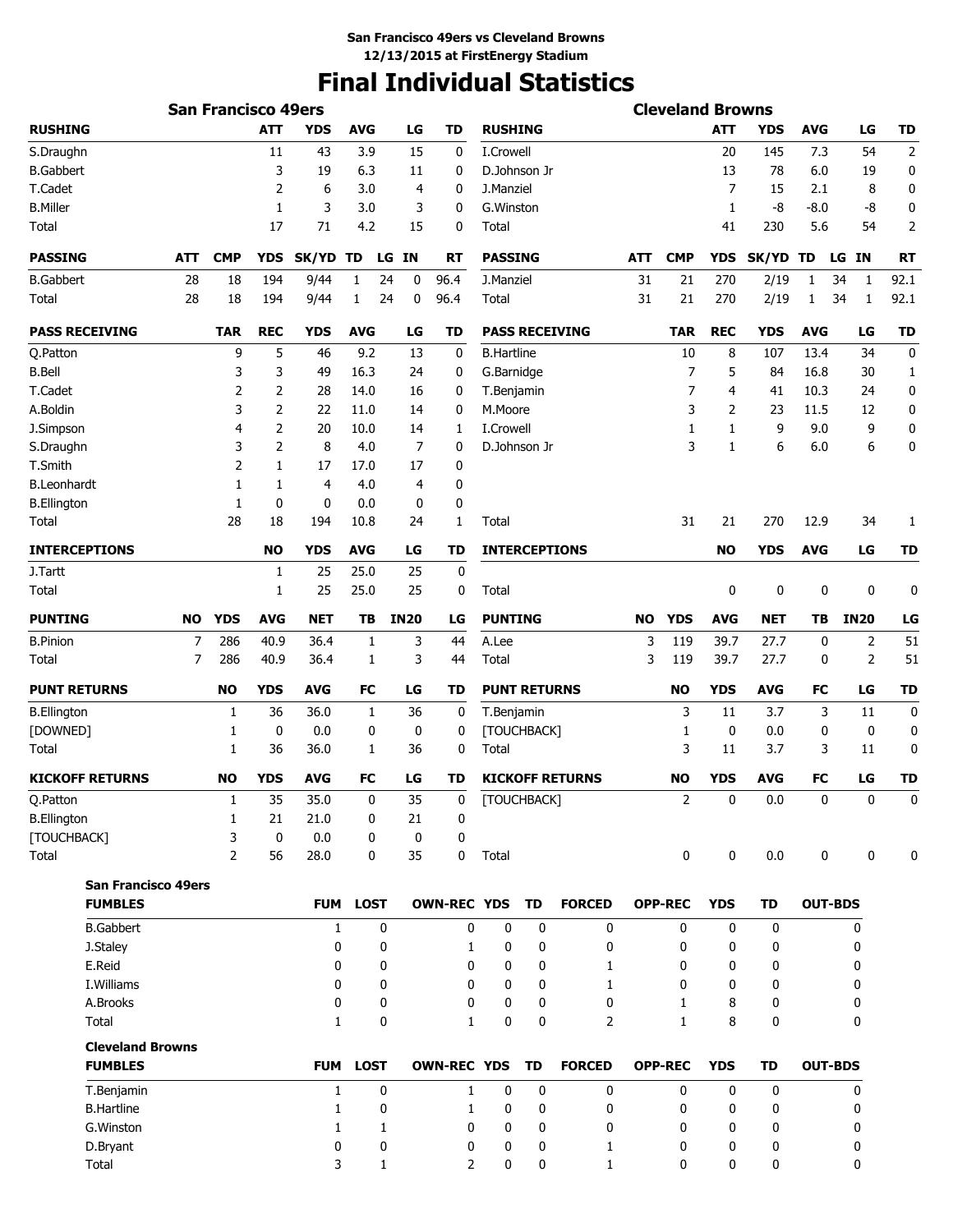# **Final Team Statistics**

| 49ers<br><b>Browns</b><br><b>TOTAL FIRST DOWNS</b><br>28<br>15<br>By Rushing<br>11<br>4<br>By Passing<br>8<br>14<br><b>By Penalty</b><br>3<br>3<br>THIRD DOWN EFFICIENCY<br>2-13-15%<br>6-12-50%<br><b>FOURTH DOWN EFFICIENCY</b><br>$1 - 3 - 33%$<br>$0 - 0 - 0%$<br><b>TOTAL NET YARDS</b><br>221<br>481<br>Total Offensive Plays (inc. times thrown passing)<br>54<br>74<br>4.1<br>6.5<br>Average gain per offensive play<br><b>NET YARDS RUSHING</b><br>71<br>230<br>17<br>41<br><b>Total Rushing Plays</b><br>5.6<br>4.2<br>Average gain per rushing play<br>Tackles for a loss-number and yards<br>$1 - 1$<br>$2 - 9$<br><b>NET YARDS PASSING</b><br>150<br>251<br>$9 - 44$<br>$2 - 19$<br>Times thrown - yards lost attempting to pass<br>Gross yards passing<br>194<br>270<br>$28-18-0$<br><b>PASS ATTEMPTS-COMPLETIONS-HAD INTERCEPTED</b><br>$31 - 21 - 1$<br>4.1<br>7.6<br>Avg gain per pass play (inc.# thrown passing)<br><b>KICKOFFS Number-In End Zone-Touchbacks</b><br>$3 - 2 - 2$<br>$5-4-3$<br>$7 - 40.9$<br>$3 - 39.7$<br><b>PUNTS Number and Average</b><br><b>Had Blocked</b><br>0<br>$\Omega$<br><b>FGs - PATs Had Blocked</b><br>$0 - 0$<br>$1 - 0$<br>36.4<br>27.7<br><b>Net Punting Average</b><br><b>TOTAL RETURN YARDAGE (Not Including Kickoffs)</b><br>61<br>11<br>No. and Yards Punt Returns<br>$1 - 36$<br>$3 - 11$<br>No. and Yards Kickoff Returns<br>$2 - 56$<br>$0 - 0$<br>No. and Yards Interception Returns<br>$1 - 25$<br>$0 - 0$<br><b>PENALTIES Number and Yards</b><br>$5 - 40$<br>8-71<br><b>FUMBLES Number and Lost</b><br>$1 - 0$<br>$3 - 1$<br><b>TOUCHDOWNS</b><br>3<br>1<br>0<br>2<br>Rushing<br>$\mathbf{1}$<br>$\mathbf{1}$<br>Passing<br><b>EXTRA POINTS Made-Attempts</b><br>$1 - 1$<br>$3 - 3$<br>$3-3$<br>Kicking Made-Attempts<br>$1 - 1$<br>$1 - 2$<br><b>FIELD GOALS Made-Attempts</b><br>$1 - 1$<br><b>RED ZONE EFFICIENCY</b><br>1-1-100%<br>3-4-75% | <b>Visitor</b> | Home |
|-----------------------------------------------------------------------------------------------------------------------------------------------------------------------------------------------------------------------------------------------------------------------------------------------------------------------------------------------------------------------------------------------------------------------------------------------------------------------------------------------------------------------------------------------------------------------------------------------------------------------------------------------------------------------------------------------------------------------------------------------------------------------------------------------------------------------------------------------------------------------------------------------------------------------------------------------------------------------------------------------------------------------------------------------------------------------------------------------------------------------------------------------------------------------------------------------------------------------------------------------------------------------------------------------------------------------------------------------------------------------------------------------------------------------------------------------------------------------------------------------------------------------------------------------------------------------------------------------------------------------------------------------------------------------------------------------------------------------------------------------------------------------------------------------------------------------------------------------------------------------------------------------------------------|----------------|------|
|                                                                                                                                                                                                                                                                                                                                                                                                                                                                                                                                                                                                                                                                                                                                                                                                                                                                                                                                                                                                                                                                                                                                                                                                                                                                                                                                                                                                                                                                                                                                                                                                                                                                                                                                                                                                                                                                                                                 |                |      |
|                                                                                                                                                                                                                                                                                                                                                                                                                                                                                                                                                                                                                                                                                                                                                                                                                                                                                                                                                                                                                                                                                                                                                                                                                                                                                                                                                                                                                                                                                                                                                                                                                                                                                                                                                                                                                                                                                                                 |                |      |
|                                                                                                                                                                                                                                                                                                                                                                                                                                                                                                                                                                                                                                                                                                                                                                                                                                                                                                                                                                                                                                                                                                                                                                                                                                                                                                                                                                                                                                                                                                                                                                                                                                                                                                                                                                                                                                                                                                                 |                |      |
|                                                                                                                                                                                                                                                                                                                                                                                                                                                                                                                                                                                                                                                                                                                                                                                                                                                                                                                                                                                                                                                                                                                                                                                                                                                                                                                                                                                                                                                                                                                                                                                                                                                                                                                                                                                                                                                                                                                 |                |      |
|                                                                                                                                                                                                                                                                                                                                                                                                                                                                                                                                                                                                                                                                                                                                                                                                                                                                                                                                                                                                                                                                                                                                                                                                                                                                                                                                                                                                                                                                                                                                                                                                                                                                                                                                                                                                                                                                                                                 |                |      |
|                                                                                                                                                                                                                                                                                                                                                                                                                                                                                                                                                                                                                                                                                                                                                                                                                                                                                                                                                                                                                                                                                                                                                                                                                                                                                                                                                                                                                                                                                                                                                                                                                                                                                                                                                                                                                                                                                                                 |                |      |
|                                                                                                                                                                                                                                                                                                                                                                                                                                                                                                                                                                                                                                                                                                                                                                                                                                                                                                                                                                                                                                                                                                                                                                                                                                                                                                                                                                                                                                                                                                                                                                                                                                                                                                                                                                                                                                                                                                                 |                |      |
|                                                                                                                                                                                                                                                                                                                                                                                                                                                                                                                                                                                                                                                                                                                                                                                                                                                                                                                                                                                                                                                                                                                                                                                                                                                                                                                                                                                                                                                                                                                                                                                                                                                                                                                                                                                                                                                                                                                 |                |      |
|                                                                                                                                                                                                                                                                                                                                                                                                                                                                                                                                                                                                                                                                                                                                                                                                                                                                                                                                                                                                                                                                                                                                                                                                                                                                                                                                                                                                                                                                                                                                                                                                                                                                                                                                                                                                                                                                                                                 |                |      |
|                                                                                                                                                                                                                                                                                                                                                                                                                                                                                                                                                                                                                                                                                                                                                                                                                                                                                                                                                                                                                                                                                                                                                                                                                                                                                                                                                                                                                                                                                                                                                                                                                                                                                                                                                                                                                                                                                                                 |                |      |
|                                                                                                                                                                                                                                                                                                                                                                                                                                                                                                                                                                                                                                                                                                                                                                                                                                                                                                                                                                                                                                                                                                                                                                                                                                                                                                                                                                                                                                                                                                                                                                                                                                                                                                                                                                                                                                                                                                                 |                |      |
|                                                                                                                                                                                                                                                                                                                                                                                                                                                                                                                                                                                                                                                                                                                                                                                                                                                                                                                                                                                                                                                                                                                                                                                                                                                                                                                                                                                                                                                                                                                                                                                                                                                                                                                                                                                                                                                                                                                 |                |      |
|                                                                                                                                                                                                                                                                                                                                                                                                                                                                                                                                                                                                                                                                                                                                                                                                                                                                                                                                                                                                                                                                                                                                                                                                                                                                                                                                                                                                                                                                                                                                                                                                                                                                                                                                                                                                                                                                                                                 |                |      |
|                                                                                                                                                                                                                                                                                                                                                                                                                                                                                                                                                                                                                                                                                                                                                                                                                                                                                                                                                                                                                                                                                                                                                                                                                                                                                                                                                                                                                                                                                                                                                                                                                                                                                                                                                                                                                                                                                                                 |                |      |
|                                                                                                                                                                                                                                                                                                                                                                                                                                                                                                                                                                                                                                                                                                                                                                                                                                                                                                                                                                                                                                                                                                                                                                                                                                                                                                                                                                                                                                                                                                                                                                                                                                                                                                                                                                                                                                                                                                                 |                |      |
|                                                                                                                                                                                                                                                                                                                                                                                                                                                                                                                                                                                                                                                                                                                                                                                                                                                                                                                                                                                                                                                                                                                                                                                                                                                                                                                                                                                                                                                                                                                                                                                                                                                                                                                                                                                                                                                                                                                 |                |      |
|                                                                                                                                                                                                                                                                                                                                                                                                                                                                                                                                                                                                                                                                                                                                                                                                                                                                                                                                                                                                                                                                                                                                                                                                                                                                                                                                                                                                                                                                                                                                                                                                                                                                                                                                                                                                                                                                                                                 |                |      |
|                                                                                                                                                                                                                                                                                                                                                                                                                                                                                                                                                                                                                                                                                                                                                                                                                                                                                                                                                                                                                                                                                                                                                                                                                                                                                                                                                                                                                                                                                                                                                                                                                                                                                                                                                                                                                                                                                                                 |                |      |
|                                                                                                                                                                                                                                                                                                                                                                                                                                                                                                                                                                                                                                                                                                                                                                                                                                                                                                                                                                                                                                                                                                                                                                                                                                                                                                                                                                                                                                                                                                                                                                                                                                                                                                                                                                                                                                                                                                                 |                |      |
|                                                                                                                                                                                                                                                                                                                                                                                                                                                                                                                                                                                                                                                                                                                                                                                                                                                                                                                                                                                                                                                                                                                                                                                                                                                                                                                                                                                                                                                                                                                                                                                                                                                                                                                                                                                                                                                                                                                 |                |      |
|                                                                                                                                                                                                                                                                                                                                                                                                                                                                                                                                                                                                                                                                                                                                                                                                                                                                                                                                                                                                                                                                                                                                                                                                                                                                                                                                                                                                                                                                                                                                                                                                                                                                                                                                                                                                                                                                                                                 |                |      |
|                                                                                                                                                                                                                                                                                                                                                                                                                                                                                                                                                                                                                                                                                                                                                                                                                                                                                                                                                                                                                                                                                                                                                                                                                                                                                                                                                                                                                                                                                                                                                                                                                                                                                                                                                                                                                                                                                                                 |                |      |
|                                                                                                                                                                                                                                                                                                                                                                                                                                                                                                                                                                                                                                                                                                                                                                                                                                                                                                                                                                                                                                                                                                                                                                                                                                                                                                                                                                                                                                                                                                                                                                                                                                                                                                                                                                                                                                                                                                                 |                |      |
|                                                                                                                                                                                                                                                                                                                                                                                                                                                                                                                                                                                                                                                                                                                                                                                                                                                                                                                                                                                                                                                                                                                                                                                                                                                                                                                                                                                                                                                                                                                                                                                                                                                                                                                                                                                                                                                                                                                 |                |      |
|                                                                                                                                                                                                                                                                                                                                                                                                                                                                                                                                                                                                                                                                                                                                                                                                                                                                                                                                                                                                                                                                                                                                                                                                                                                                                                                                                                                                                                                                                                                                                                                                                                                                                                                                                                                                                                                                                                                 |                |      |
|                                                                                                                                                                                                                                                                                                                                                                                                                                                                                                                                                                                                                                                                                                                                                                                                                                                                                                                                                                                                                                                                                                                                                                                                                                                                                                                                                                                                                                                                                                                                                                                                                                                                                                                                                                                                                                                                                                                 |                |      |
|                                                                                                                                                                                                                                                                                                                                                                                                                                                                                                                                                                                                                                                                                                                                                                                                                                                                                                                                                                                                                                                                                                                                                                                                                                                                                                                                                                                                                                                                                                                                                                                                                                                                                                                                                                                                                                                                                                                 |                |      |
|                                                                                                                                                                                                                                                                                                                                                                                                                                                                                                                                                                                                                                                                                                                                                                                                                                                                                                                                                                                                                                                                                                                                                                                                                                                                                                                                                                                                                                                                                                                                                                                                                                                                                                                                                                                                                                                                                                                 |                |      |
|                                                                                                                                                                                                                                                                                                                                                                                                                                                                                                                                                                                                                                                                                                                                                                                                                                                                                                                                                                                                                                                                                                                                                                                                                                                                                                                                                                                                                                                                                                                                                                                                                                                                                                                                                                                                                                                                                                                 |                |      |
|                                                                                                                                                                                                                                                                                                                                                                                                                                                                                                                                                                                                                                                                                                                                                                                                                                                                                                                                                                                                                                                                                                                                                                                                                                                                                                                                                                                                                                                                                                                                                                                                                                                                                                                                                                                                                                                                                                                 |                |      |
|                                                                                                                                                                                                                                                                                                                                                                                                                                                                                                                                                                                                                                                                                                                                                                                                                                                                                                                                                                                                                                                                                                                                                                                                                                                                                                                                                                                                                                                                                                                                                                                                                                                                                                                                                                                                                                                                                                                 |                |      |
|                                                                                                                                                                                                                                                                                                                                                                                                                                                                                                                                                                                                                                                                                                                                                                                                                                                                                                                                                                                                                                                                                                                                                                                                                                                                                                                                                                                                                                                                                                                                                                                                                                                                                                                                                                                                                                                                                                                 |                |      |
|                                                                                                                                                                                                                                                                                                                                                                                                                                                                                                                                                                                                                                                                                                                                                                                                                                                                                                                                                                                                                                                                                                                                                                                                                                                                                                                                                                                                                                                                                                                                                                                                                                                                                                                                                                                                                                                                                                                 |                |      |
|                                                                                                                                                                                                                                                                                                                                                                                                                                                                                                                                                                                                                                                                                                                                                                                                                                                                                                                                                                                                                                                                                                                                                                                                                                                                                                                                                                                                                                                                                                                                                                                                                                                                                                                                                                                                                                                                                                                 |                |      |
|                                                                                                                                                                                                                                                                                                                                                                                                                                                                                                                                                                                                                                                                                                                                                                                                                                                                                                                                                                                                                                                                                                                                                                                                                                                                                                                                                                                                                                                                                                                                                                                                                                                                                                                                                                                                                                                                                                                 |                |      |
|                                                                                                                                                                                                                                                                                                                                                                                                                                                                                                                                                                                                                                                                                                                                                                                                                                                                                                                                                                                                                                                                                                                                                                                                                                                                                                                                                                                                                                                                                                                                                                                                                                                                                                                                                                                                                                                                                                                 |                |      |
|                                                                                                                                                                                                                                                                                                                                                                                                                                                                                                                                                                                                                                                                                                                                                                                                                                                                                                                                                                                                                                                                                                                                                                                                                                                                                                                                                                                                                                                                                                                                                                                                                                                                                                                                                                                                                                                                                                                 |                |      |
| <b>GOAL TO GO EFFICIENCY</b><br>1-1-100%<br>3-4-75%                                                                                                                                                                                                                                                                                                                                                                                                                                                                                                                                                                                                                                                                                                                                                                                                                                                                                                                                                                                                                                                                                                                                                                                                                                                                                                                                                                                                                                                                                                                                                                                                                                                                                                                                                                                                                                                             |                |      |
| <b>SAFETIES</b><br>0<br>0                                                                                                                                                                                                                                                                                                                                                                                                                                                                                                                                                                                                                                                                                                                                                                                                                                                                                                                                                                                                                                                                                                                                                                                                                                                                                                                                                                                                                                                                                                                                                                                                                                                                                                                                                                                                                                                                                       |                |      |
| <b>FINAL SCORE</b><br>10<br>24                                                                                                                                                                                                                                                                                                                                                                                                                                                                                                                                                                                                                                                                                                                                                                                                                                                                                                                                                                                                                                                                                                                                                                                                                                                                                                                                                                                                                                                                                                                                                                                                                                                                                                                                                                                                                                                                                  |                |      |
| 22:21<br><b>TIME OF POSSESSION</b><br>37:39                                                                                                                                                                                                                                                                                                                                                                                                                                                                                                                                                                                                                                                                                                                                                                                                                                                                                                                                                                                                                                                                                                                                                                                                                                                                                                                                                                                                                                                                                                                                                                                                                                                                                                                                                                                                                                                                     |                |      |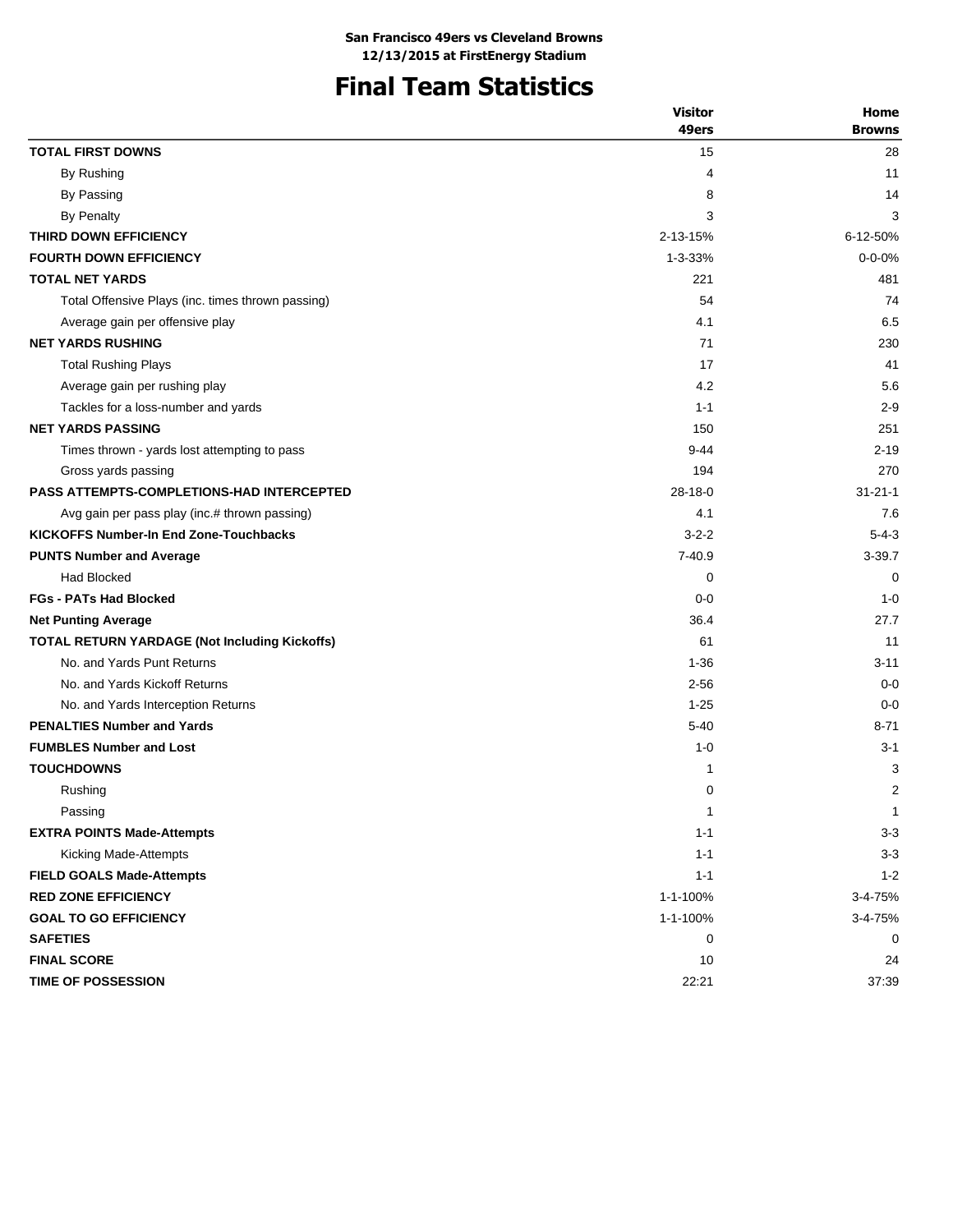# **Ball Possession And Drive Chart**

#### **San Francisco 49ers**

| #  | Time<br>Recd | Time<br>Lost | <b>Time How Ball</b><br><b>Poss Obtained</b> | <b>Drive</b><br>Began | #<br><b>Play</b> | Yds<br>Gain | Yds<br>Pen   | Net<br>Yds | 1st<br>Down | Last<br>Scrm  | <b>How Given</b><br>Up |
|----|--------------|--------------|----------------------------------------------|-----------------------|------------------|-------------|--------------|------------|-------------|---------------|------------------------|
|    | 9:48         | 9:05         | 0:43 Blocked FG, Downs                       | SF 42                 | 3                | $-1$        | 0            | $-1$       | 0           | SF 41         | Punt                   |
| 2  | 5:38         | 2:50         | 2:48 Kickoff                                 | <b>SF 20</b>          | 5                | 18          | $\mathbf{0}$ | 18         |             | <b>SF 38</b>  | Punt                   |
| 3  | 1:44         | 14:56        | 1:48 Fumble                                  | SF 49                 | 5                | 15          | 0            | 15         | 1           | <b>CLV 30</b> | Downs                  |
| 4  | 9:04         | 7:28         | 1:36 Kickoff                                 | <b>SF 27</b>          | 3                | 7           | 0            | 7          | 0           | SF 34         | Punt                   |
| 5  | 5:42         | 4:12         | $1:30$ Punt                                  | <b>CLV 32</b>         | 4                | 6           | 0            | 6          | 0           | CLV 26        | Field Goal             |
| 6  | 1:10         | 0:25         | 0:45 Interception                            | <b>CLV 44</b>         | 3                | 3           | $\mathbf{0}$ | 3          | 0           | <b>CLV 41</b> | Punt                   |
|    | 15:00        | 10:44        | 4:16 Kickoff                                 | <b>SF 22</b>          | 8                | 34          | 0            | 34         | 2           | <b>CLV 44</b> | Punt                   |
| 8  | 7:11         | 4:29         | 2:42 Punt                                    | SF 15                 | 4                | 2           | 17           | 19         | 2           | SF 34         | Punt                   |
| 9  | 0:14         | 13:35        | 1:39 Kickoff                                 | <b>SF 20</b>          | 4                | 21          | $\mathbf{0}$ | 21         |             | SF 41         | Punt                   |
| 10 | 8:48         | 5:54         | 2:54 Kickoff                                 | SF 20                 | 8                | 37          | $\mathbf{0}$ | 37         | 2           | <b>CLV 43</b> | Downs                  |
| 11 | 3:22         | 1:42         | 1:40 Punt                                    | SF <sub>6</sub>       | 8                | 79          | 15           | 94         | 6           | $*$ CLV 6     | Touchdown              |

(345) Average SF 31

**Cleveland Browns**

| #  | Time<br>Recd | Time<br>Lost | <b>Time How Ball</b><br><b>Poss Obtained</b> | <b>Drive</b><br>Began | #<br><b>Play</b> | Yds<br>Gain | Yds<br>Pen | <b>Net</b><br>Yds | 1st<br>Down | Last<br><b>Scrm</b> | <b>How Given</b><br>Up |
|----|--------------|--------------|----------------------------------------------|-----------------------|------------------|-------------|------------|-------------------|-------------|---------------------|------------------------|
|    | 15:00        | 9:48         | 5:12 Kickoff                                 | <b>CLV 20</b>         | 12               | 56          | 0          | 56                | 4           | SF 24               | Blocked FG, Downs      |
| 2  | 9:05         | 5:38         | 3:27 Punt                                    | <b>CLV 16</b>         | 6                | 84          | 0          | 84                | 4           | $*$ SF 1            | Touchdown              |
| 3  | 2:50         | 1:44         | $1:06$ Punt                                  | <b>CLV 33</b>         | 3                | 26          | 0          | 26                |             | SF 33               | <b>Fumble</b>          |
| 4  | 14:56        | 9:04         | 5:52 Downs                                   | <b>CLV 36</b>         | 10               | 71          | $-15$      | 56                | 3           | $*$ SF 8            | Field Goal             |
| 5  | 7:28         | 5:42         | 1:46 Punt                                    | <b>CLV 22</b>         | 3                | -5          | 0          | -5                | 0           | <b>CLV 17</b>       | Punt                   |
| 6  | 4:12         | 1:10         | 3:02 Kickoff                                 | <b>CLV 20</b>         | 9                | 24          | 12         | 36                | 4           | SF 44               | Interception           |
| 7  | 0:25         | 0:00         | $0:25$ Punt                                  | <b>CLV 20</b>         |                  | -1          | 0          | $-1$              | 0           | <b>CLV 20</b>       | End of Half            |
| 8  | 10:44        | 7:11         | 3:33 Punt                                    | CLV <sub>11</sub>     | 6                | 44          | 0          | 44                | 2           | <b>SF 45</b>        | Punt                   |
| 9  | 4:29         | 0:14         | $4:15$ Punt                                  | <b>CLV 22</b>         | 8                | 78          | 0          | 78                | 4           | $*$ SF 2            | Touchdown              |
| 10 | 13:35        | 8:48         | 4:47 Punt                                    | CLV <sub>9</sub>      | 9                | 88          | 3          | 91                | 5           | $*$ SF 3            | Touchdown              |
| 11 | 5:54         | 3:22         | 2:32 Downs                                   | <b>CLV 43</b>         | 6                | 19          | -5         | 14                |             | SF 43               | Punt                   |
| 12 | 1:42         | 0:00         | 1:42 Kickoff                                 | SF 44                 | 3                | -3          | 0          | $-3$              | 0           | SF 46               | End of Game            |

(308) Average CLV 26

**\* inside opponent's 20**

|         | <b>Time of Possession by Quarter</b>   | 1st  | 2nd              | 3rd  | 4th                | ΟТ | Total |
|---------|----------------------------------------|------|------------------|------|--------------------|----|-------|
| Visitor | San Francisco 49ers                    | 5:15 | 3:55             | 7:12 | 5:59               |    | 22:21 |
| Home    | Cleveland Browns                       | 9:45 | 11:05            | 7:48 | 9:01               |    | 37:39 |
|         | <b>Kickoff Drive No.-Start Average</b> |      | 49ers: 5 - SF 22 |      | Browns: 2 - CLV 20 |    |       |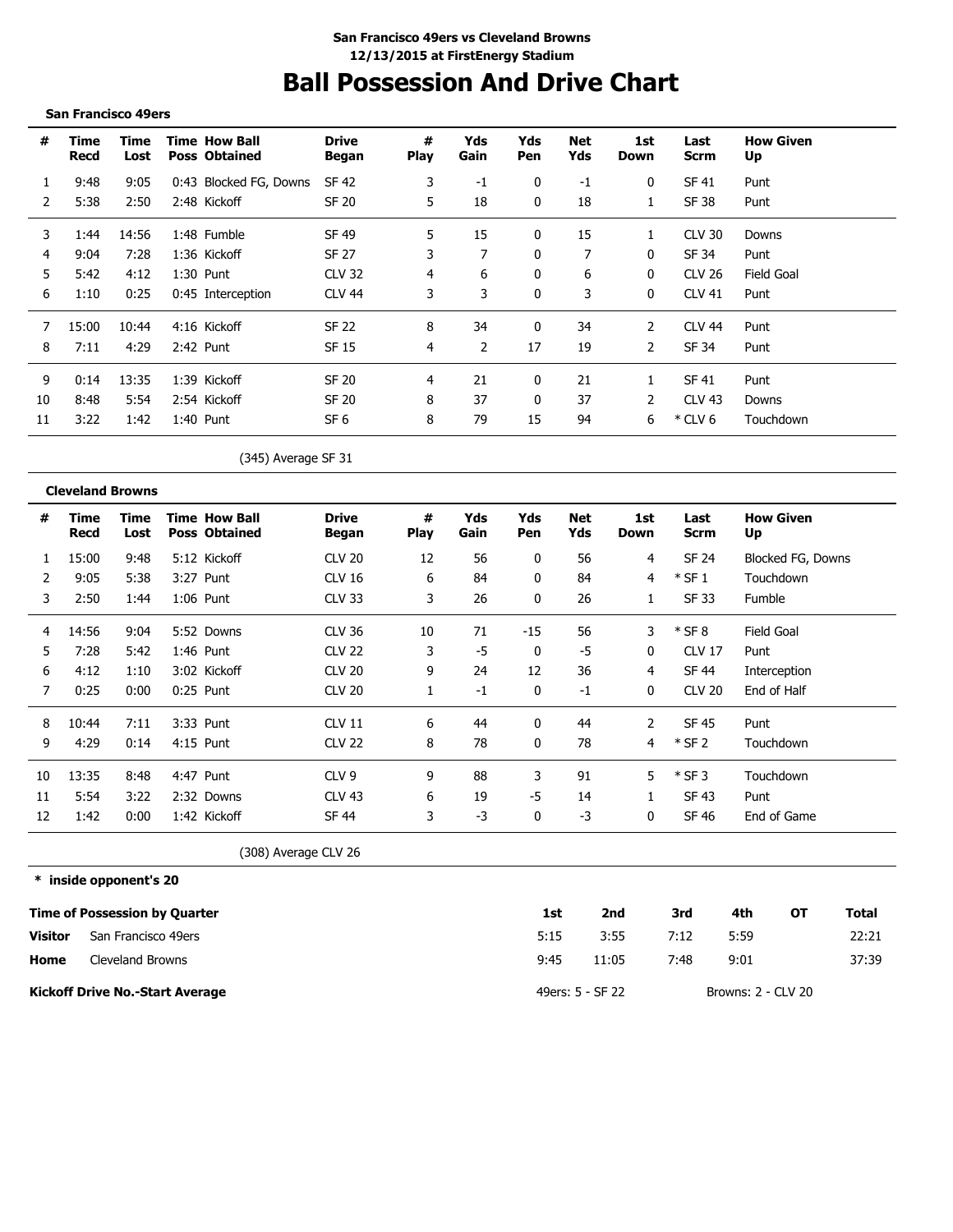## **Final Defensive Statistics**

| <b>San Francisco 49ers</b> |            |            |             |           | <b>Regular Defensive Plays</b> |            |   |              |           |              |           |            | <b>Special Teams</b> |    |           |           |            | <b>Misc</b> |           |           |
|----------------------------|------------|------------|-------------|-----------|--------------------------------|------------|---|--------------|-----------|--------------|-----------|------------|----------------------|----|-----------|-----------|------------|-------------|-----------|-----------|
|                            | <b>TKL</b> | <b>AST</b> | <b>COMB</b> | <b>SK</b> | <b>YDS</b>                     | <b>TFL</b> | Q | ΙN           | <b>PD</b> | FF           | <b>FR</b> | <b>TKL</b> | <b>AST</b>           | FF | <b>FR</b> | <b>BL</b> | <b>TKL</b> | <b>AST</b>  | <b>FF</b> | <b>FR</b> |
| K.Acker                    | 8          | 3          | 11          | 0         | 0                              | 0          |   | 0            |           |              | 0         | 0          | 0                    | 0  | 0         | 0         | 0          | 0           | 0         | 0         |
| E.Reid                     | 8          |            | 9           | 0         | 0                              | 0          |   | 0            | 0         |              | 0         |            | 0                    | 0  | 0         | 0         | 0          | 0           | 0         | 0         |
| J.Tartt                    |            |            | 8           | 0         | 0                              | 0          |   |              |           |              | 0         | 0          | 0                    | 0  | 0         | 0         | 0          | 0           | 0         | 0         |
| G.Hodges                   | 4          | 3          | 7           | 0         | 0                              |            | 0 | 0            | 0         | 0            | 0         | 0          | 0                    | 0  | 0         | 0         | 0          | 0           | 0         | 0         |
| A.Brooks                   | 4          |            | 5           | 0         | 0                              | 0          |   | 0            | 0         | $\mathbf{0}$ |           | 0          | 0                    | 0  | 0         | 0         | 0          | 0           | 0         | 0         |
| I. Williams                |            | 2          | 5           | 0         | 0                              | 0          |   | 0            | 0         |              | 0         | 0          | 0                    | 0  | 0         | 0         | 0          | 0           | 0         | 0         |
| N.Bowman                   |            | 2          | 5           | 0         | 0                              | 0          | 0 | 0            | 0         | 0            | 0         | 0          | 0                    | 0  | 0         | 0         | 0          | 0           | 0         | 0         |
| Q.Dial                     | 4          | 0          | 4           |           | 11                             |            |   | 0            | 0         | 0            | 0         | 0          | 0                    | 0  | 0         | 1         | 0          | 0           | 0         | 0         |
| A.Armstead                 | 3          | 0          | 3           |           | 8                              |            |   | 0            | 0         | 0            | 0         | 0          | 0                    | 0  | 0         | 0         | 0          | 0           | 0         | 0         |
| J.Ward                     |            |            | 3           | 0         | 0                              | 0          |   | 0            | 0         | $\Omega$     | 0         | 0          | 0                    | 0  | 0         | 0         | 0          | 0           | 0         | 0         |
| C.Carradine                |            | 2          | 3           | 0         | 0                              | 0          |   | 0            | 0         | 0            | 0         | 0          | 0                    | 0  | 0         | 0         | 0          | 0           | 0         | 0         |
| C.Lemonier                 |            |            | 2           | 0         | 0                              | 0          |   | 0            | 0         | 0            | 0         | 0          | 0                    | 0  | 0         | 0         | 0          | 0           | 0         | 0         |
| M.Purcell                  | 0          |            |             | 0         | 0                              | 0          | 0 | 0            | 0         | $\mathbf{0}$ | 0         | 0          | 0                    | 0  | 0         | 0         | 0          | 0           | 0         | 0         |
| K.Nelson                   |            | 0          | 0           | 0         | 0                              | 0          |   | 0            | 0         |              | 0         |            | 0                    | 0  | 0         | 0         | 0          | 0           | 0         | 0         |
| R.Armstrong                |            | 0          | $\Omega$    | 0         | 0                              | 0          |   | $\mathbf{0}$ | 0         | 0            | 0         |            | 0                    | 0  | 0         | 0         | 0          | 0           | 0         | 0         |
| <b>B.Miller</b>            | 0          | 0          | 0           | 0         | 0                              | 0          |   | 0            | 0         | 0            | 0         |            | 0                    | 0  | 0         | 0         | 0          | 0           | 0         | 0         |
| J.Staley                   | 0          | 0          | 0           | 0         | 0                              | 0          | 0 | 0            | 0         | 0            | 0         | 0          | 0                    | 0  | 0         | 0         | 0          | 0           | 0         |           |
| Total                      | 48         | 18         | 66          | 2         | 19                             | 3          |   |              | 2         |              | ı         | 4          | 0                    | o  | 0         |           | 0          | 0           |           |           |

**TKL = Tackle AST = Assist COMB = Combined QH=QB Hit IN = Interception PD = Pass Defense FF = Forced Fumble FR = Fumble Recovery**

| <b>Cleveland Browns</b> |                |              |                |                | <b>Regular Defensive Plays</b> |               |                |              |              |           |              |              | <b>Special Teams</b> |           |              |           |              | <b>Misc</b>  |              |             |
|-------------------------|----------------|--------------|----------------|----------------|--------------------------------|---------------|----------------|--------------|--------------|-----------|--------------|--------------|----------------------|-----------|--------------|-----------|--------------|--------------|--------------|-------------|
|                         | <b>TKL</b>     | <b>AST</b>   | <b>COMB</b>    | <b>SK</b>      | / YDS                          | <b>TFL OH</b> |                | IN           | <b>PD</b>    | <b>FF</b> | <b>FR</b>    | <b>TKL</b>   | <b>AST</b>           | <b>FF</b> | <b>FR</b>    | <b>BL</b> | <b>TKL</b>   | <b>AST</b>   | <b>FF</b>    | <b>FR</b>   |
| A.Bryant                | 7              | 0            | 7              | 2              | 19                             | 2             | 2              | 0            | 0            | 0         | 0            | 0            | 0                    | 0         | 0            | 0         | 0            | 0            | 0            | 0           |
| T.Williams              | 5              | 2            | 7              | $\mathbf 0$    | $\mathbf 0$                    | 0             | 0              | 0            | 2            | 0         | 0            | 0            | 0                    | 0         | 0            | 0         | 0            | 0            | 0            | 0           |
| D.Bryant                | 4              | 1            | 5              | 1.5            | 5.5                            | 1             | 3              | 0            | 0            |           | 0            | 0            | $\mathbf 0$          | 0         | 0            | 0         | 0            | 0            | 0            | 0           |
| K.Williams              | 4              | 0            | 4              | 0              | 0                              | 0             | 0              | 0            | 0            | 0         | 0            | 0            | 0                    | 0         | 0            | 0         | 0            | 0            | 0            | 0           |
| C.Kirksey               | 3              | $\mathbf{0}$ | 3              | $\mathbf{1}$   | 3                              | $\mathbf{1}$  | $\mathbf{1}$   | 0            | 0            | 0         | 0            | $\mathbf{0}$ | 0                    | 0         | 0            | 0         | 0            | $\mathbf{0}$ | 0            | 0           |
| C.Gaines                | 3              | 0            | 3              | $\mathbf 0$    | $\mathbf{0}$                   | 0             | 0              | 0            | 1            | 0         | 0            | 0            | 0                    | 0         | 0            | 0         | 0            | 0            | 0            | 0           |
| X.Cooper                | 2              | $\mathbf{1}$ | 3              | 0.5            | 3.5                            | 1             |                | 0            | 0            | 0         | 0            | 0            | $\mathbf 0$          | 0         | 0            | 0         | 0            | 0            | 0            | 0           |
| D.Whitner               | 1              | 2            | 3              | 1              | 1                              | 1             | 1              | 0            | 1            | 0         | 0            | 0            | 0                    | 0         | 0            | 0         | 0            | 0            | 0            | 0           |
| N.Orchard               | $\overline{2}$ | $\mathbf{0}$ | $\overline{2}$ | $\overline{2}$ | 12                             | 2             | $\overline{2}$ | 0            | 0            | 0         | 0            | 0            | $\mathbf 0$          | 0         | 0            | 0         | 0            | $\mathbf 0$  | 0            | 0           |
| J.Poyer                 | 2              | 0            | 2              | 1              | 0                              | 0             |                | 0            | 0            | 0         | 0            | 0            | 0                    | 0         | 0            | 0         | 0            | 0            | 0            | 0           |
| K.Dansby                | 1              | 1            | $\overline{2}$ | 0              | 0                              | 0             | 0              | 0            | 0            | 0         | 0            | 0            | 0                    | 0         | 0            | 0         | 0            | 0            | 0            | 0           |
| D.Shelton               | 1              | 0            | 1              | 0              | 0                              | 0             | 0              | 0            | 0            | 0         | 0            | 0            | 0                    | 0         | 0            | 0         | 0            | 0            | 0            | 0           |
| R.Starks                | $\mathbf{1}$   | $\mathbf{0}$ | $\mathbf{1}$   | $\mathbf{0}$   | 0                              | 0             | $\mathbf 0$    | $\mathbf{0}$ | 0            | 0         | 0            | 0            | $\mathbf 0$          | 0         | 0            | 0         | 0            | 0            | 0            | 0           |
| C.Robertson             |                | 0            | 1              | 0              | 0                              | 0             | 0              | 0            | 0            | 0         | 0            | 0            | 0                    | 0         | 0            | 0         | 0            | 0            | 0            | 0           |
| <b>B.Mingo</b>          |                | $\mathbf{0}$ | 1              | 0              | 0                              | 0             | 0              | 0            | 0            | 0         | 0            | 0            | $\mathbf 0$          | 0         | 0            | 0         | 0            | 0            | 0            | 0           |
| T.Gipson                | 1              | $\mathbf 0$  | 1              | 0              | 0                              | 0             | 0              | 0            | 0            | 0         | 0            | 0            | $\mathbf 0$          | 0         | 0            | 0         | 0            | 0            | 0            | 0           |
| J.Bademosi              | $\mathbf{1}$   | $\mathbf{0}$ | $\mathbf{1}$   | $\mathbf{0}$   | $\mathbf{0}$                   | $\mathbf{0}$  | $\mathbf 0$    | $\mathbf{0}$ | $\mathbf{0}$ | 0         | $\mathbf{0}$ | $\mathbf{0}$ | 0                    | 0         | $\mathbf{0}$ | 0         | 0            | $\mathbf{0}$ | $\mathbf{0}$ | 0           |
| J.Hughes III            | 0              | 1            | 1              | 0              | 0                              | 0             | 0              | 0            | 0            | 0         | 0            | 0            | 0                    | 0         | 0            | 0         | 0            | 0            | 0            | 0           |
| P.Kruger                | 0              | 0            | 0              | 0              | 0                              | 0             | 1              | 0            | 0            | 0         | 0            | 0            | 0                    | 0         | 0            | 0         | 0            | 0            | 0            | 0           |
| T.Carder                | 0              | 0            | 0              | 0              | 0                              | 0             | 0              | 0            | 0            | 0         | 0            | 1            | 0                    | 0         | 0            | 0         | 0            | 0            | 0            | 0           |
| C.Hughlett              | $\Omega$       | $\mathbf{0}$ | 0              | $\mathbf{0}$   | 0                              | 0             | $\mathbf 0$    | 0            | 0            | 0         | 0            | 1            | 0                    | 0         | 0            | 0         | 0            | 0            | 0            | 0           |
| D.Jones                 | 0              | 0            | 0              | 0              | 0                              | 0             | 0              | 0            | 0            | 0         | 0            | 1            | 0                    | 0         | 0            | 0         | 0            | 0            | 0            | 0           |
| T.Benjamin              | 0              | 0            | 0              | 0              | 0                              | 0             | 0              | 0            | 0            | 0         | 0            | 0            | 0                    | 0         | 1            | 0         | 0            | 0            | 0            | 0           |
| G.Barnidge              | 0              | 0            | 0              | 0              | 0                              | 0             | 0              | 0            | 0            | 0         | 0            | 0            | 0                    | 0         | 0            | 0         | 1            | 0            | 0            | 0           |
| J.Manziel               | $\Omega$       | $\mathbf{0}$ | $\mathbf{0}$   | $\mathbf{0}$   | $\mathbf{0}$                   | 0             | $\mathbf 0$    | $\mathbf{0}$ | $\mathbf{0}$ | 0         | $\mathbf{0}$ | $\mathbf{0}$ | $\mathbf 0$          | 0         | $\mathbf{0}$ | 0         | $\mathbf{1}$ | $\mathbf{0}$ | 0            | $\mathbf 0$ |
| <b>B.Hartline</b>       | 0              | 0            | 0              | $\mathbf{0}$   | 0                              | 0             | 0              | 0            | 0            | 0         | 0            | 0            | 0                    | 0         | 0            | 0         | 0            | 0            | 0            | 1           |
| <b>Total</b>            | 40             | 8            | 48             | 9              | 44                             |               | 8 1 2          | 0            | 4            | 1         | 0            | 3            | 0                    | 0         | 1            | 0         | 2            | 0            | 0            | 1           |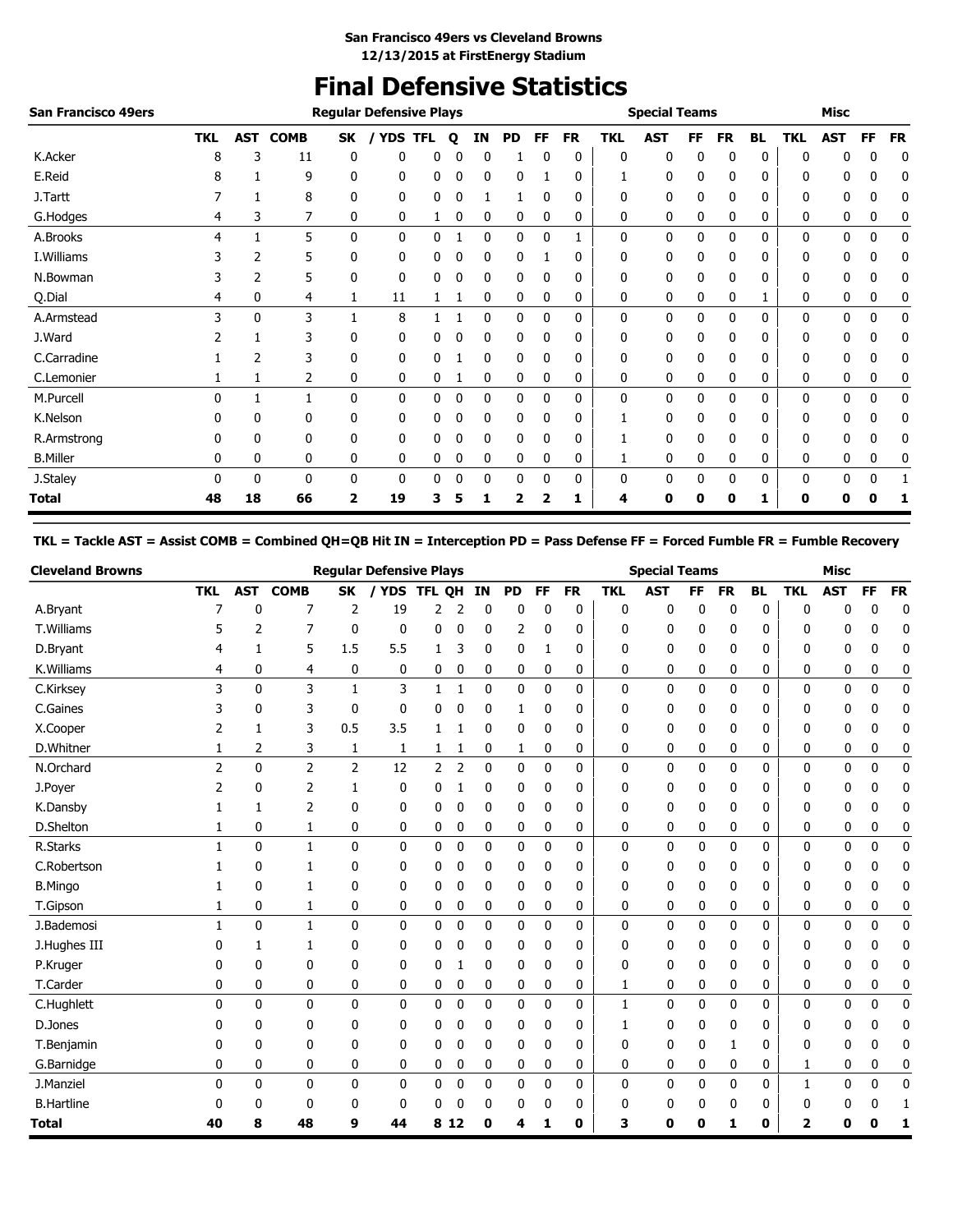## **San Francisco 49ers vs Cleveland Browns**

**12/13/2015 at FirstEnergy Stadium**

# **First Half Summary**

|                                            | PERIOD SCORES                                          |                      | TIME OF POSSESSION  |                  |               |
|--------------------------------------------|--------------------------------------------------------|----------------------|---------------------|------------------|---------------|
| 49ers                                      | $0 \ 3 = 3$                                            | 49ers                | 9:10                |                  |               |
| <b>Browns</b>                              | $7 \t3 = 10$                                           | <b>Browns</b>        | 20:50               |                  |               |
|                                            |                                                        | <b>Scoring Plays</b> |                     |                  |               |
| <b>Team</b><br>Otr                         | Time Play Description (Extra Point) (Drive Info)       |                      |                     | <b>Visitor</b>   | Home          |
| <b>Browns</b><br>1                         | 5:38 I. Crowell 1 yd. run (T. Coons kick) (6-84, 3:27) |                      |                     | 0                |               |
| <b>Browns</b><br>2                         | 9:04 T.Coons 26 yd. Field Goal (10-56, 5:52)           |                      |                     | 0                | 10            |
| 49ers<br>2                                 | 4:12 P.Dawson 44 yd. Field Goal (4-6, 1:30)            |                      |                     | 3                | 10            |
|                                            |                                                        |                      | San Francisco 49ers | Cleveland Browns |               |
| <b>TOTAL FIRST DOWNS</b>                   |                                                        |                      | 2                   |                  | 16            |
| First Downs Rushing-Passing-by Penalty     |                                                        |                      | $1 - 1 - 0$         |                  | $6 - 8 - 2$   |
| <b>THIRD DOWN EFFICIENCY</b>               |                                                        |                      | $0 - 6 - 0%$        |                  | $3 - 6 - 50%$ |
| <b>TOTAL NET YARDS</b>                     |                                                        |                      | 48                  |                  | 255           |
| <b>Total Offensive Plays</b>               |                                                        |                      | 22                  |                  | 42            |
| <b>NET YARDS RUSHING</b>                   |                                                        |                      | 22                  |                  | 112           |
| <b>NET YARDS PASSING</b>                   |                                                        |                      | 26                  |                  | 143           |
| Gross Yards Passing                        |                                                        |                      | 45                  |                  | 162           |
| Times thrown-yards lost attempting to pass |                                                        |                      | $5 - 19$            |                  | $2 - 19$      |
| Pass Attempts-Completions-Had Intercepted  |                                                        |                      | $11 - 5 - 0$        |                  | $20 - 13 - 1$ |
| <b>Punts-Number and Average</b>            |                                                        |                      | $4 - 42$            |                  | $1 - 51$      |
| <b>Penalties-Number and Yards</b>          |                                                        |                      | $2 - 17$            |                  | $3 - 20$      |
| <b>Fumbles-Number and Lost</b>             |                                                        |                      | $1 - 0$             |                  | $2 - 1$       |
| <b>Red Zone Efficiency</b>                 |                                                        |                      | $0 - 0 - 0%$        |                  | 1-2-50%       |
| <b>Average Drive Start</b>                 |                                                        |                      | <b>SF 44</b>        |                  | <b>CLV 24</b> |

|                            |            | <b>San Francisco 49ers</b> |                 |                                |              |     |              |   |             |              |                   |              |                       |              |                      | <b>Cleveland Browns</b> |              |              |                         |            |             |             |             |
|----------------------------|------------|----------------------------|-----------------|--------------------------------|--------------|-----|--------------|---|-------------|--------------|-------------------|--------------|-----------------------|--------------|----------------------|-------------------------|--------------|--------------|-------------------------|------------|-------------|-------------|-------------|
| <b>RUSHING</b>             |            |                            | <b>ATT</b>      | <b>YDS</b>                     | <b>AVG</b>   |     | LG           |   | <b>TD</b>   |              | <b>RUSHING</b>    |              |                       |              |                      |                         | <b>ATT</b>   |              | <b>YDS</b>              | <b>AVG</b> |             | LG          | <b>TD</b>   |
| S.Draughn                  |            |                            | 6               | 22                             |              | 3.7 | 12           |   | 0           |              | I.Crowell         |              |                       |              |                      |                         |              | 9            | 69                      | 7.7        |             | 50          | 1           |
|                            |            |                            |                 |                                |              |     |              |   |             |              | D.Johnson Jr      |              |                       |              |                      |                         |              | 8            | 48                      | 6.0        |             | 19          | 0           |
|                            |            |                            |                 |                                |              |     |              |   |             |              | J.Manziel         |              |                       |              |                      |                         |              | 2            | 3                       | 1.5        |             | 4           | $\mathbf 0$ |
|                            |            |                            |                 |                                |              |     |              |   |             |              | G. Winston        |              |                       |              |                      |                         |              | 1            | -8                      | $-8.0$     |             | -8          | 0           |
| Total                      |            |                            | 6               | 22                             |              | 3.7 | 12           |   | 0           |              | Total             |              |                       |              |                      |                         |              | 20           | 112                     | 5.6        |             | 50          | 1           |
| <b>PASSING</b>             | <b>ATT</b> | <b>CMP</b>                 | <b>YDS</b>      | SK/YD TD                       |              |     | LG IN        |   | <b>RT</b>   |              | <b>PASSING</b>    |              |                       |              | <b>ATT</b>           | <b>CMP</b>              | <b>YDS</b>   |              | <b>SK/YD</b>            | TD         | LG IN       |             | <b>RT</b>   |
| <b>B.Gabbert</b>           | 11         | 5                          | 45              | 5/19                           | 0            | 17  | 0            |   | 57.0        |              | J.Manziel         |              |                       |              | 20                   | 13                      | 162          |              | 2/19                    | 0          | 30          | 1           | 69.2        |
| Total                      | 11         | 5                          | 45              | 5/19                           | 0            | 17  | 0            |   | 57.0        |              | Total             |              |                       |              | 20                   | 13                      | 162          |              | 2/19                    | 0          | 30          | 1           | 69.2        |
| <b>PASS RECEIVING</b>      |            | <b>TAR</b>                 | <b>REC</b>      | <b>YDS</b>                     | <b>AVG</b>   |     | LG           |   | TD          |              |                   |              | <b>PASS RECEIVING</b> |              |                      | <b>TAR</b>              | <b>REC</b>   |              | <b>YDS</b>              | <b>AVG</b> |             | LG          | <b>TD</b>   |
| O.Patton                   |            | 4                          | $\overline{2}$  | 15                             |              | 7.5 | 10           |   | 0           |              | T.Benjamin        |              |                       |              |                      | 6                       |              | 4            | 41                      | 10.3       |             | 24          | $\mathbf 0$ |
| T.Smith                    |            | 2                          | 1               | 17                             | 17.0         |     | 17           |   | 0           |              | <b>B.Hartline</b> |              |                       |              |                      | 6                       |              | 4            | 41                      | 10.3       |             | 13          | $\mathbf 0$ |
| <b>B.Bell</b>              |            | 1                          | 1               | 9                              |              | 9.0 | 9            |   | 0           |              | G.Barnidge        |              |                       |              |                      | 3                       |              | 2            | 53                      | 26.5       |             | 30          | 0           |
| <b>B.Leonhardt</b>         |            | 1                          | 1               | 4                              |              | 4.0 | 4            |   | 0           |              | M.Moore           |              |                       |              |                      | 1                       |              | 1            | 12                      | 12.0       |             | 12          | 0           |
| S.Draughn                  |            |                            | 0               | 0                              |              | 0.0 | 0            |   | 0           |              | I.Crowell         |              |                       |              |                      |                         |              | 1            | 9                       | 9.0        |             | 9           | 0           |
| <b>B.Ellington</b>         |            | 1                          | 0               | 0                              |              | 0.0 | 0            |   | 0           |              | D.Johnson Jr      |              |                       |              |                      | 3                       |              | 1            | 6                       | 6.0        |             | 6           | 0           |
| J.Simpson                  |            | 1                          | $\mathbf{0}$    | 0                              |              | 0.0 | 0            |   | 0           |              |                   |              |                       |              |                      |                         |              |              |                         |            |             |             |             |
| Total                      |            | 11                         | 5               | 45                             |              | 9.0 | 17           |   | 0           |              | Total             |              |                       |              |                      | 20                      |              | 13           | 162                     | 12.5       |             | 30          | 0           |
| <b>San Francisco 49ers</b> |            |                            |                 | <b>Regular Defensive Plays</b> |              |     |              |   |             |              |                   |              |                       |              | <b>Special Teams</b> |                         |              |              |                         |            | <b>Misc</b> |             |             |
|                            | <b>TKL</b> |                            | <b>AST COMB</b> |                                | <b>SK</b>    |     | / YDS TFL    |   | Q           | ΙN           | <b>PD</b>         | FF           | <b>FR</b>             | <b>TKL</b>   | <b>AST</b>           | FF                      | <b>FR</b>    |              | <b>BL</b><br><b>TKL</b> |            | <b>AST</b>  | <b>FF</b>   | <b>FR</b>   |
| E.Reid                     |            | 6                          | 0               | 6                              | 0            |     | 0            | 0 | $\mathbf 0$ | 0            | 0                 | 1            | 0                     | 1            |                      | 0                       | 0<br>0       |              | 0                       | 0          | 0           | 0           | 0           |
| J.Tartt                    |            | 4                          | 1               | 5                              | 0            |     | 0            | 0 | $\mathbf 0$ | 1            | 1                 | 0            | 0                     | 0            |                      | 0                       | 0            | 0            | 0                       | 0          | 0           | 0           | 0           |
| K.Acker                    |            | 3                          | 2               | 5                              | $\mathbf{0}$ |     | $\mathbf{0}$ | 0 | $\mathbf 0$ | $\mathbf{0}$ | 0                 | $\mathbf{0}$ | 0                     | 0            |                      | 0                       | $\mathbf{0}$ | $\mathbf{0}$ | $\mathbf{0}$            | 0          | 0           | 0           | 0           |
| G.Hodges                   |            | 3                          | 2               | 5                              | 0            |     | 0            | 0 | 0           | 0            | 0                 | 0            | 0                     | 0            |                      | 0                       | 0            | 0            | 0                       | 0          | 0           | 0           | 0           |
| <b>Total</b>               |            | 16                         | 5               | 21                             | $\bf{0}$     |     | $\bf{0}$     | 0 | $\mathbf 0$ | $\mathbf{1}$ | 1                 | 1            | $\bf{0}$              | $\mathbf{1}$ |                      | $\mathbf 0$             | O<br>0       |              | $\bf{0}$                | $\bf{0}$   | $\mathbf 0$ | $\mathbf 0$ | $\mathbf 0$ |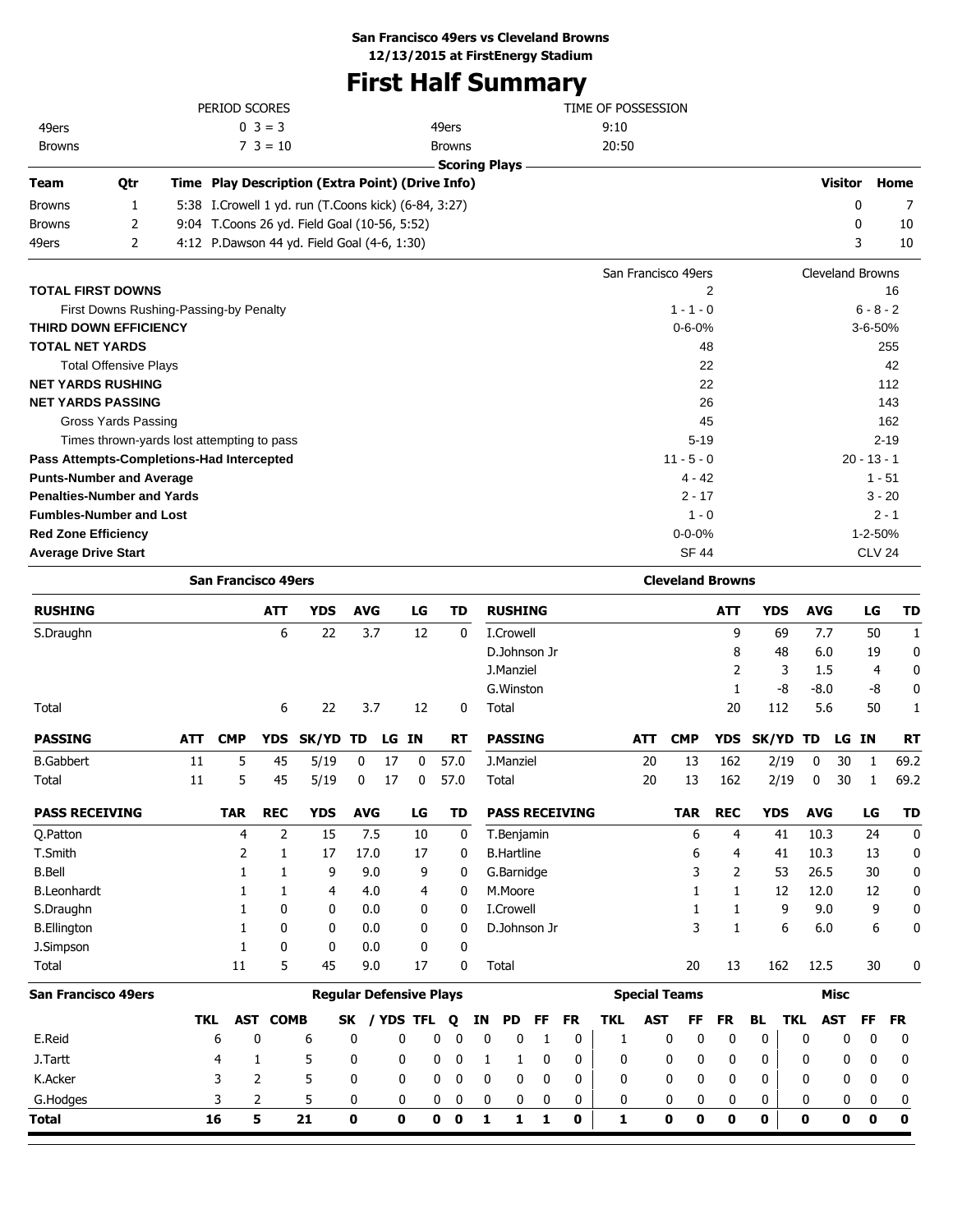## **First Half Summary**

| <b>Cleveland Browns</b> |     |            |             |           | <b>Regular Defensive Plays</b> |            |    |    |    |    |     | <b>Special Teams</b> |    |           |    |     | Misc       |     |           |
|-------------------------|-----|------------|-------------|-----------|--------------------------------|------------|----|----|----|----|-----|----------------------|----|-----------|----|-----|------------|-----|-----------|
|                         | TKL | <b>AST</b> | <b>COMB</b> | <b>SK</b> |                                | YDS TFL QH | IN | PD | FF | FR | TKL | AST                  | FF | <b>FR</b> | BL | TKL | <b>AST</b> | FF. | <b>FR</b> |
| T. Williams             |     |            | 4           |           |                                | U          |    |    |    | 0  | 0   |                      |    |           | 0  |     |            |     | 0         |
| D.Bryant                |     |            |             |           |                                |            |    |    |    | 0  | 0   |                      |    |           | 0  |     |            |     | 0         |
| A.Bryant                |     |            |             |           | 10                             |            |    |    |    | 0  | 0   |                      |    |           | 0  |     |            |     | 0         |
| K.Dansby                |     |            |             |           |                                |            |    |    |    | 0  | 0   |                      |    |           | 0  |     |            |     | - 0       |
| <b>Total</b>            |     |            |             |           |                                |            |    |    |    | 0  | 0   | o                    | 0  |           |    | o   |            |     | 0         |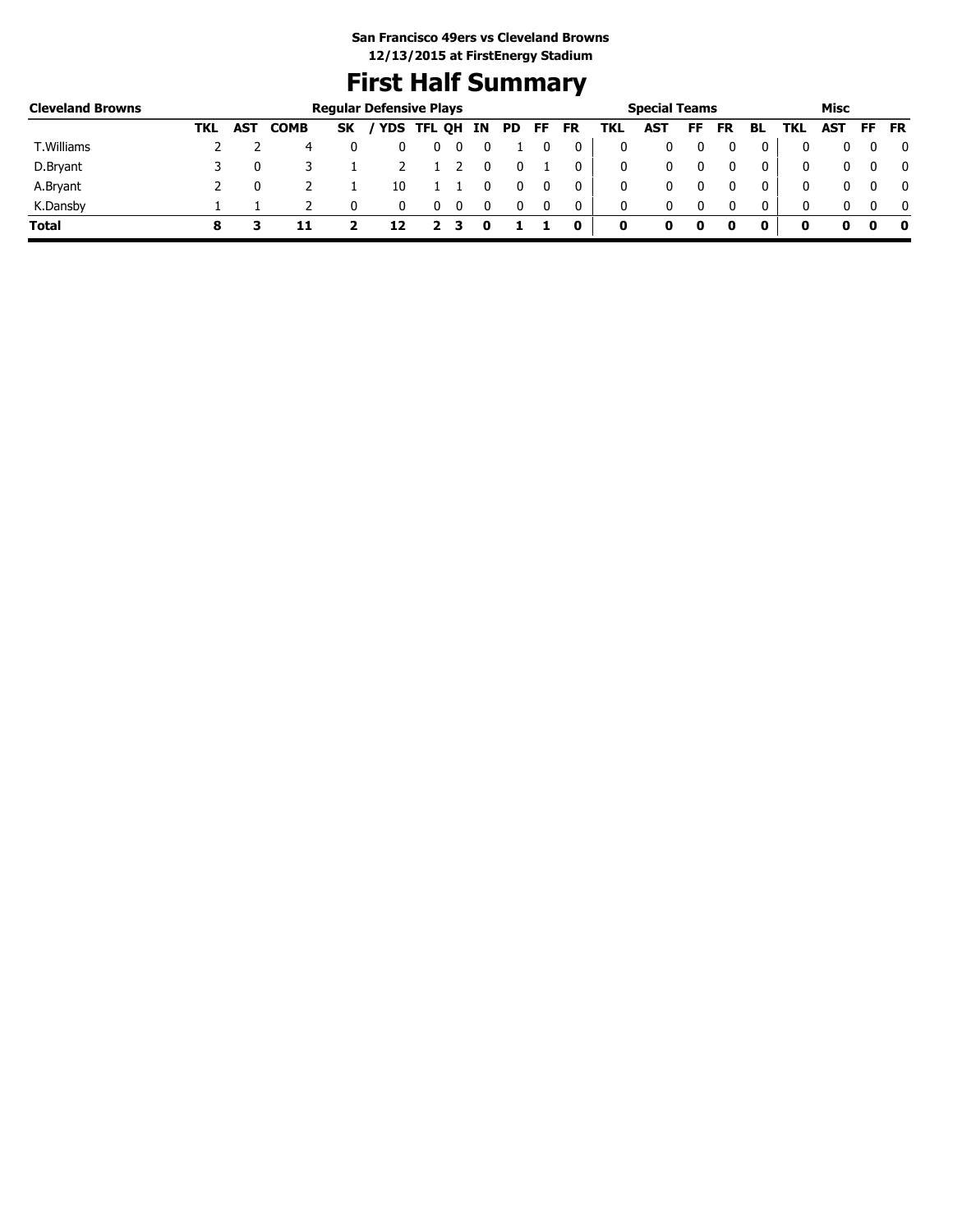| <b>Play By Play</b>              | <b>First Quarter</b>                                                                                                                                                                           | 12/13/2015     |
|----------------------------------|------------------------------------------------------------------------------------------------------------------------------------------------------------------------------------------------|----------------|
|                                  | SF wins the coin toss and elects to defer. CLV elects to Receive, and SF elects to defend the west goal.                                                                                       |                |
|                                  | B. Pinion kicks 65 yards from SF 35 to end zone, Touchback.                                                                                                                                    |                |
| <b>Cleveland Browns at 15:00</b> |                                                                                                                                                                                                |                |
| 1-10-CLV 20                      | (15:00) (Shotgun) J.Manziel pass short left to T.Benjamin to CLV 28 for 8 yards (E.Reid).                                                                                                      |                |
| 2-2-CLV 28                       | (14:26) (Shotgun) D.Johnson Jr right guard to CLV 31 for 3 yards (C.Lemonier).                                                                                                                 | R1             |
| 1-10-CLV 31                      | (13:50) (Shotgun) J.Manziel pass incomplete short right to B.Hartline. on QB rollout                                                                                                           |                |
| 2-10-CLV 31                      | (13:44) (Shotgun) J.Manziel pass short left to I.Crowell to CLV 40 for 9 yards (E.Reid).                                                                                                       |                |
| 3-1-CLV 40                       | (13:00) I.Crowell right guard to CLV 41 for 1 yard (M.Purcell; C.Lemonier). Time out for Official Measurement                                                                                  | R <sub>2</sub> |
| <u>1-10-CLV 41</u>               | (12:26) I.Crowell right guard to CLV 45 for 4 yards (I.Williams).                                                                                                                              |                |
| 2-6-CLV 45                       | $(11:54)$ D.Johnson Jr right tackle to SF 48 for 7 yards (A.Brooks).                                                                                                                           | R <sub>3</sub> |
| $1-10-SF$ 48                     | $(11:23)$ J.Manziel pass deep left to G.Barnidge to SF 25 for 23 yards (J.Tartt).                                                                                                              | <b>P4</b>      |
| $1 - 10 - SF$ 25                 | (10:47) I.Crowell right tackle to SF 24 for 1 yard (A.Brooks). Pitch out                                                                                                                       |                |
| 2-9-SF 24                        | (10:03) (Shotgun) J.Manziel pass incomplete short left to T.Benjamin.                                                                                                                          |                |
| 3-9-SF 24                        | (10:00) (Shotgun) J.Manziel pass incomplete short left to D.Johnson Jr.                                                                                                                        |                |
| 4-9-SF 24                        | (9:55) (Field Goal formation) T.Coons 42 yard field goal is BLOCKED (Q.Dial), Center-C.Hughlett, Holder-A.Lee, recovered by CLV-A.Bryant<br>at SF 40. A.Bryant to SF 42 for -2 yards (E.Reid). |                |
| San Francisco 49ers at 9:48      |                                                                                                                                                                                                |                |
| $1-10-SF42$                      | (9:48) (Shotgun) B.Gabbert pass incomplete short left to Q.Patton.                                                                                                                             |                |
| 2-10-SF42                        | (9:45) B. Gabbert sacked at SF 41 for -1 yards (D. Whitner).                                                                                                                                   |                |
| 3-11-SF 41                       | (9:18) (Shotgun) B. Gabbert pass incomplete short left to Q. Patton [P. Kruger].                                                                                                               |                |
| 4-11-SF 41                       | (9:13) (Punt formation) B.Pinion punts 43 yards to CLV 16, Center-K.Nelson, fair catch by T.Benjamin.                                                                                          |                |
| <b>Cleveland Browns at 9:05</b>  |                                                                                                                                                                                                |                |
| 1-10-CLV 16                      | $(9:05)$ (Shotgun) I.Crowell right guard to SF 34 for 50 yards (J.Tartt).                                                                                                                      | R5             |
| $1-10-SF$ 34                     | (8:21) (Shotgun) D.Johnson Jr left guard to SF 15 for 19 yards (K.Acker).                                                                                                                      | R6             |
| $1-10-SF15$                      | (7:52) (Shotgun) D.Johnson Jr right guard to SF 11 for 4 yards (A.Brooks).                                                                                                                     |                |
| 2-6-SF 11                        | (7:17) (Shotgun) J.Manziel pass short middle to B.Hartline to SF 1 for 10 yards (E.Reid). FUMBLES (E.Reid), and recovers at SF 1. B.Hartline to<br>SF 1 for no gain (E.Reid).                  | P7             |
| $1 - 1 - SF$ 1                   | (6:18) I.Crowell left guard to SF 1 for no gain (G.Hodges; C.Carradine). #74 Erving eligible receiver                                                                                          |                |
| $2-1-SF1$                        | (5:40) I.Crowell right guard for 1 yard, TOUCHDOWN.                                                                                                                                            | R8             |
|                                  | T.Coons extra point is GOOD, Center-C.Hughlett, Holder-A.Lee.                                                                                                                                  |                |
|                                  | SF 0 CLV 7, 6 plays, 84 yards, 3:27 drive, 9:22 elapsed<br>T.Coons kicks 65 yards from CLV 35 to end zone, Touchback.                                                                          |                |
| San Francisco 49ers at 5:38      |                                                                                                                                                                                                |                |
| $1-10-SF20$                      | (5:38) B. Gabbert pass incomplete deep right to T. Smith (T. Williams).                                                                                                                        |                |
| 2-10-SF 20                       | (5:31) B. Gabbert pass deep left to T. Smith to SF 37 for 17 yards (C. Gaines).                                                                                                                | P <sub>1</sub> |
| $1-10-SF$ 37                     | (5:02) S.Draughn right guard to SF 38 for 1 yard (A.Bryant).                                                                                                                                   |                |
| 2-9-SF 38                        | (4:28) B. Gabbert sacked at SF 28 for -10 yards (A. Bryant).                                                                                                                                   |                |
| 3-19-SF 28                       | (3:46) (Shotgun) B. Gabbert pass short middle to Q. Patton to SF 38 for 10 yards (K. Williams).                                                                                                |                |
| 4-9-SF 38                        | (3:01) B.Pinion punts 40 yards to CLV 22, Center-K.Nelson. T.Benjamin to CLV 33 for 11 yards (K.Nelson).                                                                                       |                |
| <b>Cleveland Browns at 2:50</b>  |                                                                                                                                                                                                |                |
| 1-10-CLV 33                      | (2:50) (Shotgun) J.Manziel pass deep right to G.Barnidge to SF 37 for 30 yards (J.Tartt). CLV-I.Crowell was injured during the play. His return is                                             | P9             |
| $1-10-SF$ 37                     | Probable. QB scramble<br>(2:26) (Shotgun) D.Johnson Jr right tackle to SF 33 for 4 yards (K.Acker).                                                                                            |                |
| 2-6-SF 33                        | (1:51) G. Winston right tackle to SF 32 for 1 yard (I. Williams). FUMBLES (I. Williams), RECOVERED by SF-A. Brooks at SF 41. A. Brooks to SF<br>49 for 8 yards (G.Barnidge).                   |                |
| San Francisco 49ers at 1:44      |                                                                                                                                                                                                |                |
| 1-10-SF 49                       | (1:44) S.Draughn left guard to CLV 39 for 12 yards (T.Williams).                                                                                                                               | R2             |
| 1-10-CLV 39                      | $(1:11)$ B. Gabbert pass incomplete deep left to B. Ellington.                                                                                                                                 |                |
| 2-10-CLV 39                      | (1:06) S.Draughn right guard to CLV 39 for no gain (K.Dansby).                                                                                                                                 |                |
| 3-10-CLV 39                      | (:26) (Shotgun) B.Gabbert pass short left to B.Bell to CLV 30 for 9 yards (K.Dansby; T.Williams).                                                                                              |                |
| <b>END OF QUARTER</b>            | <b>First Downs</b><br><b>Efficiencies</b><br>Time<br>Poss                                                                                                                                      |                |
| <b>San Francisco 49ers</b>       | R<br>T<br><b>Score</b><br>P<br>X<br>3 Down<br>4 Down<br>$\bf{0}$<br>$\bf{0}$<br>0/0<br>5:15<br>1<br>1<br>$\boldsymbol{2}$<br>0/3                                                               |                |

**Cleveland Browns 7 9:45 6 3 0 9 1/2 0/0**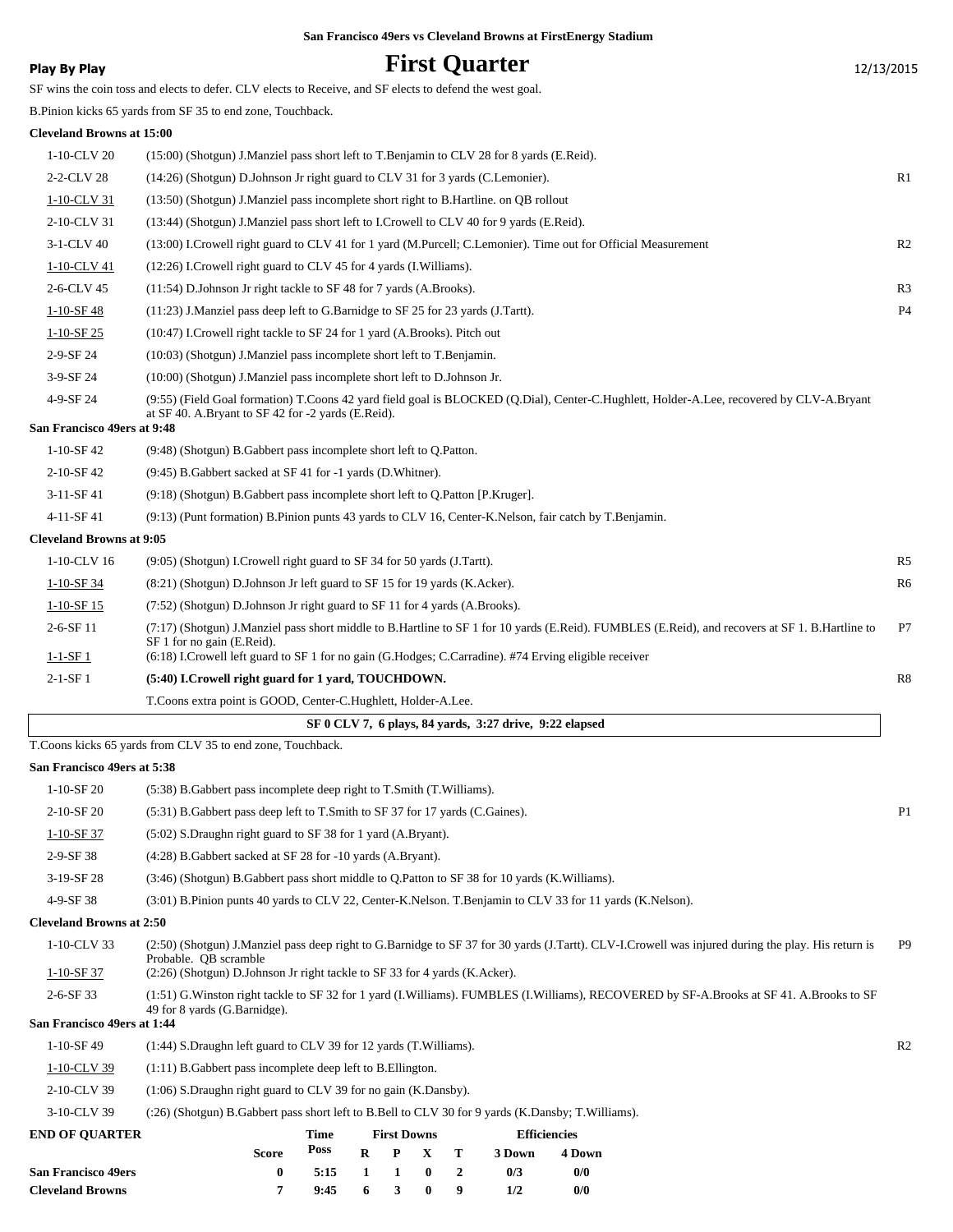## **Play By Play Second Quarter** 12/13/2015

| .                                |                                                                                                | -- <i>----</i> --- |
|----------------------------------|------------------------------------------------------------------------------------------------|--------------------|
| San Francisco 49ers continued.   |                                                                                                |                    |
| 4-1-CLV 30                       | (15:00) B. Gabbert sacked at CLV 36 for -6 yards (N. Orchard).                                 |                    |
| <b>Cleveland Browns at 14:56</b> |                                                                                                |                    |
| $1-10$ -CLV 36                   | $(14:56)$ J.Manziel pass deep right to T.Benjamin ran ob at SF 40 for 24 yards. OB scramble    | <b>P10</b>         |
| 1-10-SF 40                       | (14:24) I.Crowell left guard to SF 32 for 8 yards (J.Tartt; K.Acker).                          |                    |
| $2 - 2 - SF$ 32                  | (13:48) (Shotgun) J.Manziel pass short right to T.Benjamin to SF 32 for no gain (C.Carradine). |                    |
| $3-2-SF32$                       | (13:05) (Shotgun) J.Manziel pass short right to M.Moore to SF 20 for 12 yards (E.Reid).        | <b>P11</b>         |
| $1-10-SF20$                      | $(12:24)$ (Shotgun) I.Crowell right guard to SF 1 for 19 yards (K.Acker).                      |                    |
|                                  | PENALTY on CLV-A.Pasztor, Offensive Holding, 10 yards, enforced at SF 20 - No Play.            |                    |
| 1-20-SF 30                       | $(11:56)$ (Shotgun) D.Johnson Jr left guard to SF 23 for 7 yards (E.Reid).                     |                    |

2-13-SF 23 (11:22) J.Manziel pass short right to B.Hartline to SF 10 for 13 yards (J.Tartt). Roll out P12 1-10-SF 10 (10:46) I.Crowell left guard to SF 9 for 1 yard (G.Hodges).

2-9-SF 9 *(10:46) PENALTY on CLV-J.Manziel, False Start, 5 yards, enforced at SF 9 - No Play.*

2-14-SF 14 (9:55) J.Manziel pass short right to D.Johnson Jr to SF 8 for 6 yards (N.Bowman).

3-8-SF 8 (9:12) (Shotgun) J.Manziel pass incomplete short right to G.Barnidge.

#### 4-8-SF 8 **(9:06) (Field Goal formation) T.Coons 26 yard field goal is GOOD, Center-C.Hughlett, Holder-A.Lee.**

 **SF 0 CLV 10, 10 plays, 56 yards, 5:52 drive, 5:56 elapsed**

T.Coons kicks 73 yards from CLV 35 to SF -8. Q.Patton to SF 27 for 35 yards (T.Carder).

#### **San Francisco 49ers at 9:04, (1st play from scrimmage 8:59)**

| $1-10-SF27$                     | (8:59) S.Draughn right tackle to SF 30 for 3 yards (D.Bryant).                                                             |
|---------------------------------|----------------------------------------------------------------------------------------------------------------------------|
| $2 - 7 - SF$ 30                 | (8:26) (Shotgun) B. Gabbert pass short right to B. Leonhardt to SF 34 for 4 yards (T. Williams; D. Whitner).               |
| $3-3-SF$ 34                     | (7:50) (Shotgun) B. Gabbert sacked at SF 34 for 0 yards (J. Poyer).                                                        |
|                                 | Penalty on SF-E.Pears, Offensive Holding, declined.                                                                        |
| $4 - 3 - SF$ 34                 | (7:33) (Punt formation) B.Pinion punts 44 yards to CLV 22, Center-K.Nelson, fair catch by T.Benjamin.                      |
| <b>Cleveland Browns at 7:28</b> |                                                                                                                            |
| 1-10-CLV 22                     | (7:28) (Shotgun) J.Manziel pass incomplete deep right to T.Benjamin.                                                       |
| 2-10-CLV 22                     | (7:24) I.Crowell right guard to CLV 25 for 3 yards (A.Armstead).                                                           |
| 3-7-CLV 25                      | (6:38) (Shotgun) J.Manziel sacked at CLV 17 for -8 yards (A.Armstead).                                                     |
| 4-15-CLV 17                     | (5:56) (Punt formation) A.Lee punts 51 yards to SF 32, Center-C.Hughlett. B.Ellington to CLV 32 for 36 yards (C.Hughlett). |
| San Francisco 49ers at 5:42     |                                                                                                                            |
| 1-10-CLV 32                     | (5:42) S.Draughn left tackle to CLV 30 for 2 yards (D.Shelton).                                                            |
| 2-8-CLV 30                      | (5:04) S.Draughn left tackle to CLV 26 for 4 yards (R.Starks).                                                             |
| 3-4-CLV 26                      | (4:19) (Shotgun) B. Gabbert pass incomplete short left to J. Simpson [D. Bryant].                                          |
| 4-4-CLV 26                      | (4:16) (Field Goal formation) P.Dawson 44 yard field goal is GOOD, Center-K.Nelson, Holder-B.Pinion.                       |
|                                 |                                                                                                                            |

B.Pinion kicks 65 yards from SF 35 to end zone, Touchback.

#### **Cleveland Browns at 4:12**

| $1-10$ -CLV 20     | $(4.12)$ (Shotgun) PENALTY on CLV-J.Greco, False Start, 5 yards, enforced at CLV 20 - No Play.        |     |
|--------------------|-------------------------------------------------------------------------------------------------------|-----|
| 1-15-CLV 15        | $(4:12)$ (Shotgun) J.Manziel sacked at CLV 4 for $-11$ yards (Q.Dial).                                |     |
| 2-26-CLV 4         | (3:28) (Shotgun) J.Manziel pass incomplete short left to D.Johnson Jr.                                |     |
| $3-26$ -CLV 4      | (3:24) (Shotgun) J.Manziel sacked in End Zone for -4 yards, SAFETY NULLIFIED by Penalty (C.Lemonier). |     |
|                    | PENALTY on SF-C.Lemonier, Face Mask (15 Yards), 15 yards, enforced at CLV 4 - No Play.                | X13 |
| 1-10-CLV 19        | (3:19) (Shotgun) D.Johnson Jr left tackle to CLV 20 for 1 yard (K.Acker; G.Hodges).                   |     |
|                    | Timeout #1 by $SF$ at 03:12.                                                                          |     |
| 2-9-CLV 20         | (3.12) (Shotgun) J.Manziel pass short right to B.Hartline to CLV 26 for 6 yards (N.Bowman).           |     |
|                    | Timeout #2 by SF at $03:07$ .                                                                         |     |
| 3-3-CLV 26         | (3:07) (Shotgun) J.Manziel pass short left to T.Benjamin to CLV 35 for 9 yards (K.Acker).             | P14 |
| $1-10$ -CLV 35     | (2:34) D. Johnson Jr left tackle to CLV 38 for 3 yards (G. Hodges).                                   |     |
| Two-Minute Warning |                                                                                                       |     |

 **SF 3 CLV 10, 4 plays, 6 yards, 1:30 drive, 10:48 elapsed**

2-7-CLV 38 (2:00) (Shotgun) J.Manziel pass incomplete short left to D.Johnson Jr.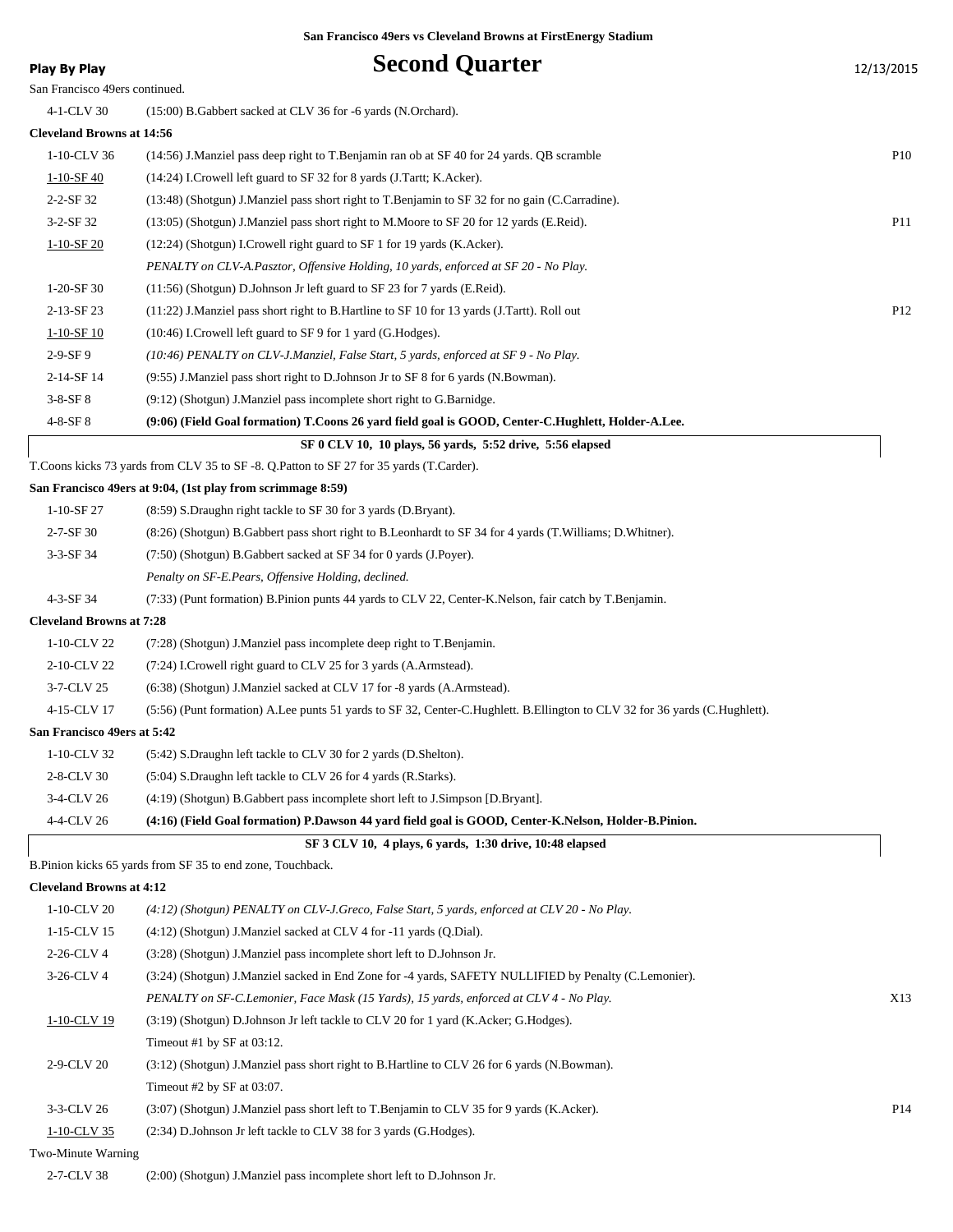|                             | ban Francisco 47crs vs Cicveland Drowns at FirstEnergy buddhui                                                                                                   |                 |
|-----------------------------|------------------------------------------------------------------------------------------------------------------------------------------------------------------|-----------------|
|                             | PENALTY on SF-G.Hodges, Defensive Pass Interference, 2 yards, enforced at CLV 38 - No Play.                                                                      | X15             |
| 1-10-CLV 40                 | (1.56) (Shotgun) J.Manziel pass short middle to B.Hartline to SF 48 for 12 yards (J.Ward).                                                                       | P <sub>16</sub> |
| $1-10-$ SF 48               | $(1:32)$ (No Huddle, Shotgun) J. Manziel scrambles up the middle to SF 44 for 4 yards (G. Hodges).                                                               |                 |
|                             | Timeout #1 by CLV at $01:25$ .                                                                                                                                   |                 |
| $2 - 6 - SF$ 44             | (1:25) (Shotgun) J.Manziel pass short right intended for B.Hartline INTERCEPTED by J.Tartt [C.Lemonier] at SF 31. J.Tartt to CLV 44 for 25<br>vards (J.Manziel). |                 |
| San Francisco 49ers at 1:10 |                                                                                                                                                                  |                 |
| 1-10-CLV 44                 | $(1:10)$ (Shotgun) B. Gabbert pass short right to O. Patton to CLV 39 for 5 yards (T. Williams).                                                                 |                 |
|                             |                                                                                                                                                                  |                 |

(1:05) (Shotgun) B.Gabbert sacked at CLV 41 for -2 yards (D.Bryant). FUMBLES (D.Bryant) [D.Bryant], recovered by SF-J.Staley at CLV 41. 2-5-CLV 39

J.Staley to CLV 41 for no gain (D.Bryant).

3-7-CLV 41 (:37) (No Huddle, Shotgun) B.Gabbert pass incomplete short right to S.Draughn.

4-7-CLV 41 (:33) (Punt formation) B.Pinion punts 41 yards to end zone, Center-K.Nelson, Touchback.

## **Cleveland Browns at 0:25**

1-10-CLV 20 (:25) J.Manziel kneels to CLV 19 for -1 yards.

| <b>END OF OUARTER</b>      |       | Time  | <b>First Downs</b> |                           |                 |  | <b>Efficiencies</b> |        |
|----------------------------|-------|-------|--------------------|---------------------------|-----------------|--|---------------------|--------|
|                            | Score | Poss  |                    |                           | $R$ $P$ $X$ $T$ |  | 3 Down              | 4 Down |
| <b>San Francisco 49ers</b> |       | 3:55  |                    | $\mathbf{0}$ $\mathbf{0}$ | $\blacksquare$  |  | 0/3                 | 0/1    |
| <b>Cleveland Browns</b>    | 10    | 11:05 | $\mathbf{0}$       |                           | $5\quad 2$      |  | 2/4                 | 0/0    |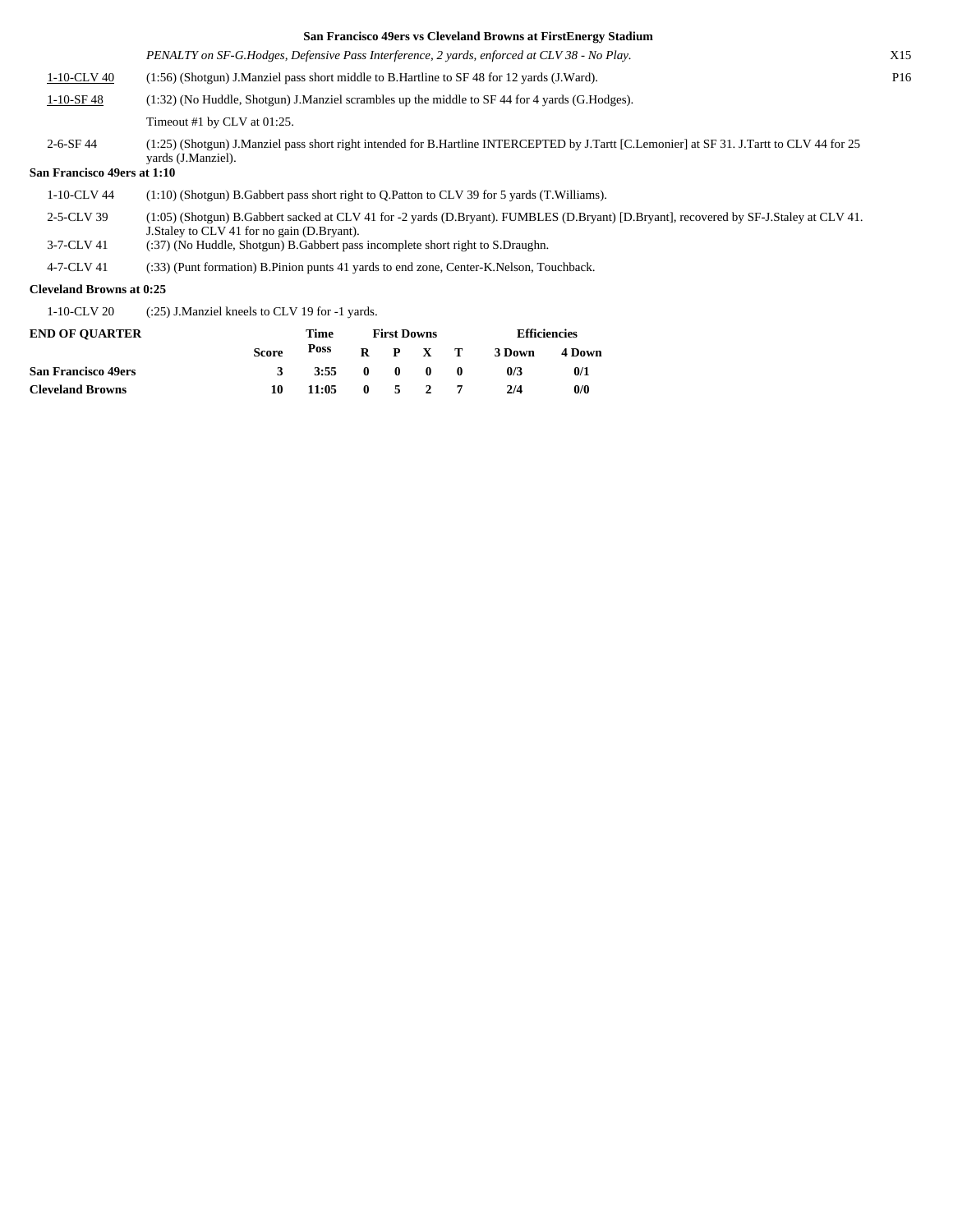**Play By Play Play Play Play By Play Third Quarter** 12/13/2015 SF elects to Receive, and CLV elects to defend the West goal. T.Coons kicks 64 yards from CLV 35 to SF 1. B.Ellington to SF 22 for 21 yards (D.Jones). **San Francisco 49ers at 15:00, (1st play from scrimmage 14:55)** 1-10-SF 22 (14:55) S.Draughn left tackle to SF 25 for 3 yards (J.Hughes III; D.Whitner). 2-7-SF 25 (14:18) S.Draughn left end to SF 40 for 15 yards (C.Robertson). Pitch out R3 1-10-SF 40 (13:46) B.Gabbert pass short left to Q.Patton to SF 49 for 9 yards (C.Gaines). 2-1-SF 49 (13:24) S.Draughn right end to SF 49 for no gain (X.Cooper). Pitch out 3-1-SF 49 (12:47) B.Miller left guard to CLV 48 for 3 yards (A.Bryant). R4 1-10-CLV 48 (12:19) S.Draughn left tackle to CLV 49 for -1 yards (X.Cooper). Pitch out 2-11-CLV 49 (11:52) S.Draughn right guard to CLV 45 for 4 yards (D.Bryant). SF-A.Boone was injured during the play. He is Out. 3-7-CLV 45 (11:27) (Shotgun) B.Gabbert pass short left to S.Draughn to CLV 44 for 1 yard (C.Kirksey). 4-6-CLV 44 (10:50) (Punt formation) B.Pinion punts 33 yards to CLV 11, Center-K.Nelson, fair catch by T.Benjamin. **Cleveland Browns at 10:44** 1-10-CLV 11 (10:44) (Shotgun) J.Manziel pass short right to B.Hartline to CLV 35 for 24 yards (J.Tartt). P17 1-10-CLV 35 (10:08) (Shotgun) I.Crowell right guard to CLV 36 for 1 yard (Q.Dial). 2-9-CLV 36 (9:31) (Shotgun) J.Manziel pass short middle to M.Moore to CLV 47 for 11 yards (J.Tartt). P18 1-10-CLV 47 (8:54) (Shotgun) I.Crowell left guard to CLV 48 for 1 yard (I.Williams; A.Brooks). 2-9-CLV 48 (8:15) (Shotgun) J.Manziel pass incomplete short left to T.Benjamin (K.Acker). 3-9-CLV 48 (8:10) (Shotgun) J.Manziel scrambles left end to SF 45 for 7 yards (E.Reid). 4-2-SF 45 (7:18) (Punt formation) A.Lee punts 30 yards to SF 15, Center-C.Hughlett, fair catch by B.Ellington. **San Francisco 49ers at 7:11** 1-10-SF 15 (7:11) (Shotgun) B.Gabbert pass incomplete short left to A.Boldin. *PENALTY on CLV-N.Orchard, Defensive Pass Interference, 7 yards, enforced at SF 15 - No Play.* X5 1-10-SF 22 (7:08) (Shotgun) B.Gabbert scrambles right end to SF 27 for 5 yards (T.Williams). *PENALTY on CLV-C.Robertson, Unsportsmanlike Conduct, 15 yards, enforced at SF 27.* X6 1-10-SF 42 (6:47) B.Gabbert pass deep left to Q.Patton to CLV 23 for 35 yards (K.Williams). *PENALTY on SF-Q.Patton, Illegal Motion, 5 yards, enforced at SF 42 - No Play.* 1-15-SF 37 (6:24) B.Gabbert sacked at SF 34 for -3 yards (C.Kirksey). 2-18-SF 34 (5:59) (Shotgun) B.Gabbert sacked at SF 27 for -7 yards (sack split by X.Cooper and D.Bryant). 3-25-SF 27 (5:16) (Shotgun) B.Gabbert pass short right to S.Draughn to SF 34 for 7 yards (B.Mingo). 4-18-SF 34 (4:39) (Punt formation) B.Pinion punts 44 yards to CLV 22, Center-K.Nelson. T.Benjamin MUFFS catch, and recovers at CLV 22. **Cleveland Browns at 4:29** 1-10-CLV 22 (4:29) J.Manziel pass deep left to B.Hartline to SF 44 for 34 yards (K.Acker) [C.Carradine]. P19 1-10-SF 44 (3:50) (Shotgun) I.Crowell left guard to SF 39 for 5 yards (G.Hodges; C.Carradine). 2-5-SF 39 (3:13) (Shotgun) J.Manziel pass short left to G.Barnidge to SF 31 for 8 yards (J.Tartt). P20 1-10-SF 31 (2:34) (Shotgun) J.Manziel pass short left to B.Hartline to SF 28 for 3 yards (J.Ward). 2-7-SF 28 (1:56) (Shotgun) J.Manziel pass short right to G.Barnidge to SF 7 for 21 yards (E.Reid; K.Acker). QB scramble on the throw P21 Timeout #1 by CLV at 01:04. (1:04) (Shotgun) J.Manziel pass incomplete short right to G.Barnidge [A.Brooks]. SF-A.Brooks was injured during the play. His return is Probable. 1-7-SF 7 2-7-SF 7 (1:01) J.Manziel pass short left to B.Hartline to SF 2 for 5 yards (K.Acker). 3-2-SF 2 **(:17) (Shotgun) J.Manziel pass short left to G.Barnidge for 2 yards, TOUCHDOWN.** P22 T.Coons extra point is GOOD, Center-C.Hughlett, Holder-A.Lee.  **SF 3 CLV 17, 8 plays, 78 yards, 4:15 drive, 14:46 elapsed**

T.Coons kicks 65 yards from CLV 35 to end zone, Touchback.

#### **San Francisco 49ers at 0:14**

| $1 - 10 - SF$ 20 | $(14)$ B. Gabbert pass short right to A. Boldin to SF 34 for 14 vards $(T.Williams)$ . |  |
|------------------|----------------------------------------------------------------------------------------|--|
|                  |                                                                                        |  |

| <b>END OF OUARTER</b>      |              | Time         |              |    | <b>First Downs</b> |    | <b>Efficiencies</b> |        |
|----------------------------|--------------|--------------|--------------|----|--------------------|----|---------------------|--------|
|                            | <b>Score</b> | Poss         |              |    | $R$ $P$ $X$ $T$    |    | 3 Down              | 4 Down |
| <b>San Francisco 49ers</b> |              | 7:12 2 1 2 5 |              |    |                    |    | 1/3                 | 0/0    |
| <b>Cleveland Browns</b>    |              | 7:48         | $\mathbf{0}$ | 60 |                    | -6 | 1/2                 | 0/0    |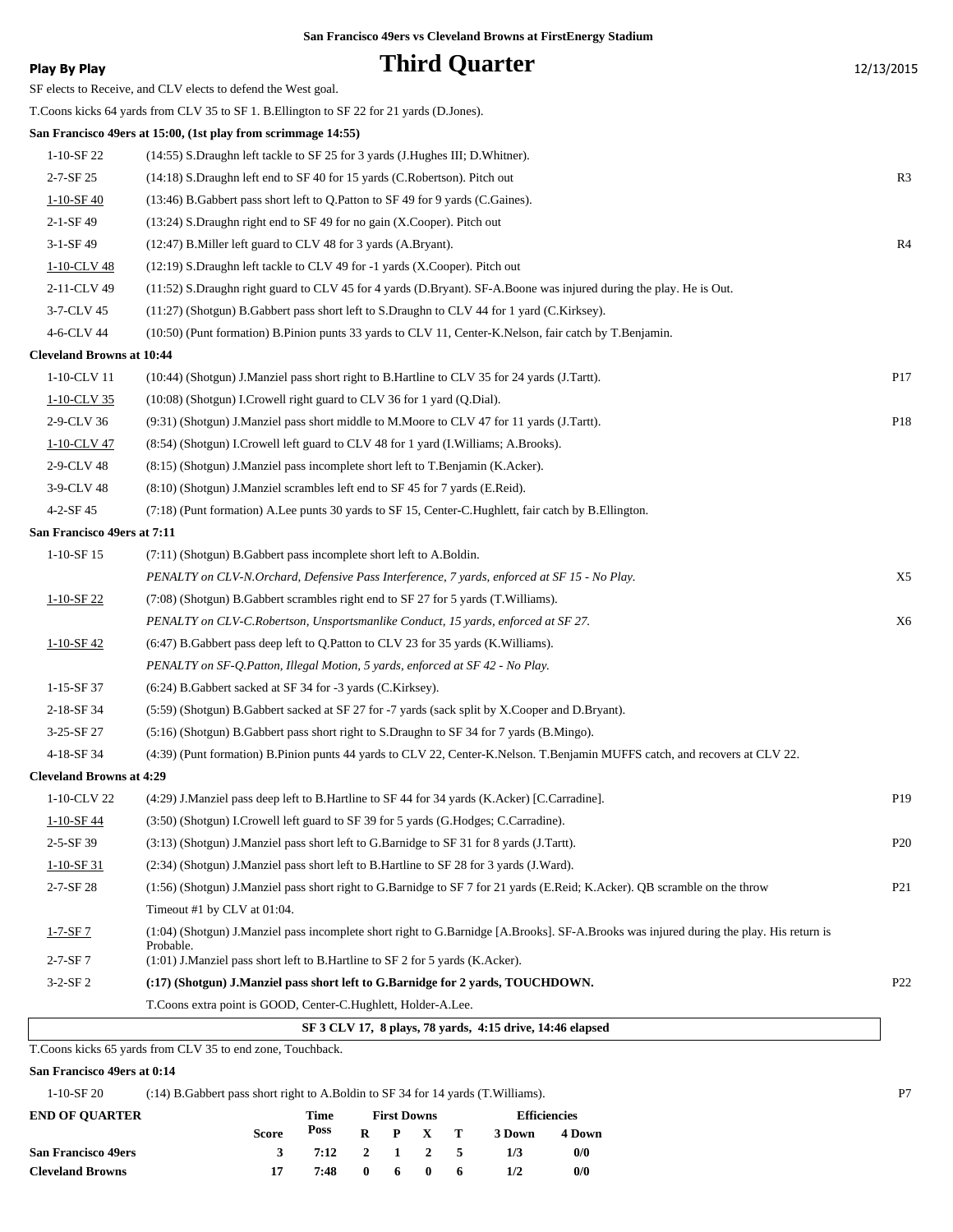| <b>Play By Play</b>              | <b>Fourth Quarter</b>                                                                                                                                       | 12/13/2015      |
|----------------------------------|-------------------------------------------------------------------------------------------------------------------------------------------------------------|-----------------|
| San Francisco 49ers continued.   |                                                                                                                                                             |                 |
| $1 - 10 - SF$ 34                 | $(15:00)$ B. Gabbert sacked at SF 28 for -6 yards (N. Orchard).                                                                                             |                 |
| 2-16-SF 28                       | (14:22) (Shotgun) B. Gabbert pass short right to Q. Patton to SF 41 for 13 yards (T. Williams).                                                             |                 |
| $3-3-SF$ 41                      | (13:50) (Shotgun) B. Gabbert pass incomplete short right to Q. Patton (T. Williams).                                                                        |                 |
| 4-3-SF 41                        | (13:47) (Punt formation) B.Pinion punts 41 yards to CLV 18, Center-K.Nelson. T.Benjamin to CLV 18 for no gain (R.Armstrong).                                |                 |
|                                  | PENALTY on CLV-J.Bademosi, Offensive Holding, 9 yards, enforced at CLV 18.                                                                                  |                 |
| <b>Cleveland Browns at 13:35</b> |                                                                                                                                                             |                 |
| 1-10-CLV 9                       | (13:35) (Shotgun) I.Crowell right tackle to CLV 16 for 7 yards (N.Bowman; J.Ward).                                                                          |                 |
| 2-3-CLV 16                       | $(12:53)$ I.Crowell right tackle to CLV 17 for 1 yard $(Q.Dial)$ .                                                                                          |                 |
| 3-2-CLV 17                       | $(12:11)$ (Shotgun) J.Manziel scrambles up the middle to CLV 25 for 8 yards (K.Acker).                                                                      | R <sub>23</sub> |
| 1-10-CLV 25                      | $(11:26)$ (Shotgun) D.Johnson Jr right tackle to CLV 41 for 16 yards (E.Reid).                                                                              | R <sub>24</sub> |
| 1-10-CLV 41                      | (10:40) I.Crowell left guard pushed ob at SF 5 for 54 yards (K.Acker). SF-J.Ward was injured during the play. His return is Probable.                       | R <sub>25</sub> |
| $1 - 5 - SF 5$                   | (10:21) I.Crowell right guard to SF 6 for -1 yards (G.Hodges).                                                                                              |                 |
| $2 - 6 - SF 6$                   | (9:46) (Shotgun) J.Manziel pass incomplete short left to M.Moore.                                                                                           |                 |
| $3-6-SF6$                        | (9:43) (Shotgun) J.Manziel pass incomplete short right to D.Jennings.                                                                                       |                 |
|                                  | PENALTY on SF-M.Cromartie, Defensive Holding, 3 yards, enforced at SF 6 - No Play.                                                                          | X26             |
| $1 - 3 - SF3$                    | (9:31) I.Crowell right guard to SF 3 for no gain (A.Brooks).                                                                                                |                 |
| $2 - 3 - SF3$                    | (8:53) I.Crowell right guard for 3 yards, TOUCHDOWN.                                                                                                        | R <sub>27</sub> |
|                                  | PENALTY on SF-A.Brooks, Unsportsmanlike Conduct, 15 yards, enforced between downs.                                                                          |                 |
|                                  | T. Coons extra point is GOOD, Center-C. Hughlett, Holder-A. Lee.                                                                                            |                 |
|                                  | SF 3 CLV 24, 9 plays, 91 yards, 1 penalty, 4:47 drive, 6:12 elapsed                                                                                         |                 |
|                                  | T. Coons kicks 50 yards from 50 to end zone, Touchback. Ball spotted at the 50 due to unsportsmanlike conduct on the touchdown play                         |                 |
| San Francisco 49ers at 8:48      |                                                                                                                                                             |                 |
| $1-10-SF20$                      | (8:48) (Shotgun) B.Gabbert pass short middle to A.Boldin to SF 29 for 9 yards (D.Whitner).                                                                  |                 |
|                                  | Cleveland challenged the pass completion ruling, and the play was REVERSED.<br>(Shotgun) B. Gabbert pass incomplete short middle to A. Boldin (D. Whitner). |                 |
| $2-10-SF$ 20                     | (8:44) (Shotgun) B.Gabbert pass short left to Q.Patton to SF 29 for 9 yards (C.Gaines).                                                                     |                 |
| $3-1-SF29$                       | (8:00) (Shotgun) B.Gabbert scrambles right end ran ob at SF 40 for 11 yards (A.Bryant).                                                                     | R8              |
| $1 - 10 - SF - 40$               | (7:43) (Shotgun) B.Gabbert pass deep middle to B.Bell to CLV 44 for 16 yards (T.Gipson).                                                                    | P <sub>9</sub>  |
| 1-10-CLV 44                      | (7:09) (Shotgun) T.Cadet right guard to CLV 42 for 2 yards (K.Williams).                                                                                    |                 |
| 2-8-CLV 42                       | (6:48) (No Huddle, Shotgun) B. Gabbert sacked at SF 49 for -9 yards (A.Bryant).                                                                             |                 |
| 3-17-SF 49                       | (6:09) (Shotgun) B.Gabbert pass short left to A.Boldin to CLV 43 for 8 yards (K.Williams).                                                                  |                 |
| 4-9-CLV 43                       | (6:00) (Shotgun) B. Gabbert pass incomplete deep right to J. Simpson.                                                                                       |                 |
| <b>Cleveland Browns at 5:54</b>  |                                                                                                                                                             |                 |
| 1-10-CLV 43                      | (5:54) (Shotgun) I.Crowell right guard to CLV 46 for 3 yards (I.Williams).                                                                                  |                 |
|                                  | Timeout #1 by SF at 05:49.                                                                                                                                  |                 |
| 2-7-CLV 46                       | (5:48) D.Johnson Jr left guard to 50 for 4 yards (N.Bowman).                                                                                                |                 |
| $3 - 3 - 50$                     | $(5:14)$ (Shotgun) D.Johnson Jr right guard to SF 46 for 4 yards (A.Armstead).                                                                              | R <sub>28</sub> |
| $1-10-SF$ 46                     | (4:29) (Shotgun) D.Johnson Jr right tackle to SF 42 for 4 yards (N.Bowman; I.Williams).                                                                     |                 |
| 2-6-SF 42                        | (3:49) D. Johnson Jr left guard to SF 40 for 2 yards (K. Acker).                                                                                            |                 |
|                                  | Timeout #2 by SF at 03:45.                                                                                                                                  |                 |
| $3-4-SF40$                       | (3:45) (Shotgun) I.Crowell left guard to SF 38 for 2 yards (Q.Dial).                                                                                        |                 |
|                                  | Timeout #3 by SF at 03:31.                                                                                                                                  |                 |
| 4-2-SF 38                        | $(3:31)$ (Run formation) PENALTY on CLV-A.Mack, False Start, 5 yards, enforced at SF 38 - No Play.                                                          |                 |
| 4-7-SF 43                        | (3:31) (Punt formation) A.Lee punts 38 yards to SF 5, Center-C.Hughlett, downed by CLV-C.Kirksey.                                                           |                 |
| San Francisco 49ers at 3:22      |                                                                                                                                                             |                 |
| $1-10-SF$ 6                      | (3:22) T. Cadet left guard to SF 10 for 4 yards (A. Bryant).                                                                                                |                 |
| 2-6-SF 10                        | (2.57) (Shotgun) B. Gabbert scrambles left end to SF 13 for 3 yards (A.Bryant).                                                                             |                 |
| 3-3-SF 13                        | (2:54) (Shotgun) B.Gabbert pass incomplete short left to Q.Patton (C.Gaines).                                                                               |                 |
| 4-3-SF 13                        | (2.51) (Shotgun) B. Gabbert pass short middle to B. Bell to SF 37 for 24 yards (J. Poyer).                                                                  | <b>P10</b>      |
| $1 - 10 - SF37$                  | (2:17) (Shotgun) B. Gabbert pass short left to T. Cadet to SF 49 for 12 yards (C. Kirksey).                                                                 | <b>P11</b>      |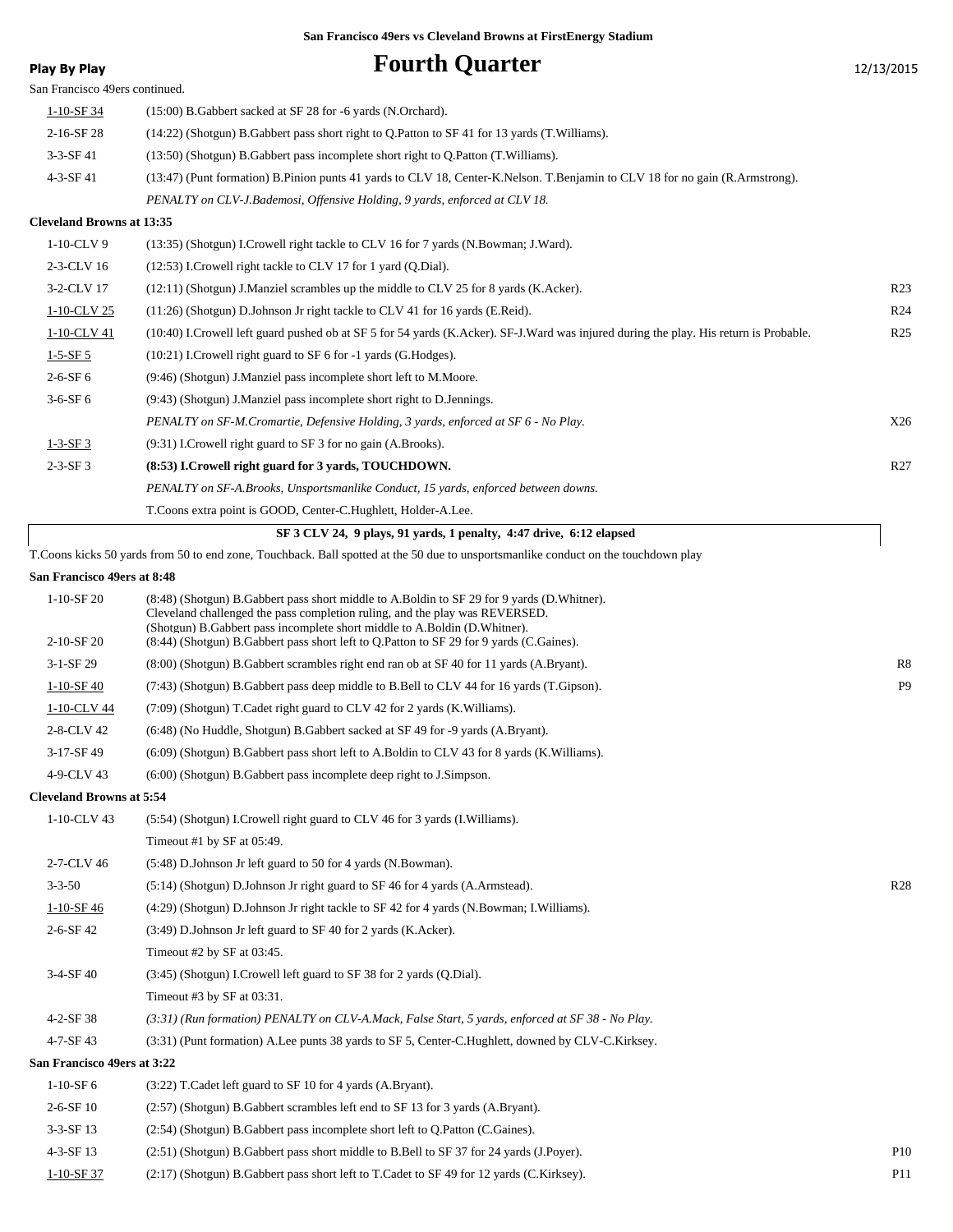| Two-Minute Warning |                                                                                                                                          |                 |
|--------------------|------------------------------------------------------------------------------------------------------------------------------------------|-----------------|
| $1-10-$ SF 49      | (2:00) (Shotgun) B. Gabbert pass short left to T. Cadet to CLV 35 for 16 yards (K. Williams).                                            | P <sub>12</sub> |
|                    | PENALTY on CLV-K.Dansby, Unsportsmanlike Conduct, 15 yards, enforced at CLV 35.<br>Penalty on CLV-K.Dansby, Defensive Holding, declined. | X13             |
| 1-10-CLV 20        | (1.53) (Shotgun) B. Gabbert pass short left to J. Simpson to CLV 6 for 14 yards (J. Bademosi).                                           | P <sub>14</sub> |
| 1-6-CLV 6          | (1:48) (Shotgun) B. Gabbert pass short left to J. Simpson for 6 yards, TOUCHDOWN.                                                        | P <sub>15</sub> |
|                    | P.Dawson extra point is GOOD, Center-K.Nelson, Holder-B.Pinion.                                                                          |                 |

Timeout #2 by CLV at 01:42.

### **SF 10 CLV 24, 8 plays, 94 yards, 1 penalty, 1:40 drive, 13:18 elapsed**

P.Dawson kicks onside 9 yards from SF 35 to SF 44. J.Dray (didn't try to advance) to SF 44 for no gain (B.Miller).

#### **Cleveland Browns at 1:42, (1st play from scrimmage 1:41)**

2-11-SF 45 (1:02) J.Manziel kneels to SF 46 for -1 yards.

3-12-SF 46 (:26) J.Manziel kneels to SF 47 for -1 yards.

| <b>END OF OUARTER</b>      |              | Time | <b>First Downs</b> |     |                 |  | <b>Efficiencies</b> |        |  |
|----------------------------|--------------|------|--------------------|-----|-----------------|--|---------------------|--------|--|
|                            | <b>Score</b> | Poss |                    |     | $R$ $P$ $X$ $T$ |  | 3 Down              | 4 Down |  |
| <b>San Francisco 49ers</b> | 10           | 5:59 |                    |     | 1 6 1 8         |  | 1/4                 | 1/2    |  |
| <b>Cleveland Browns</b>    | 24           | 9:01 | -5.                | - 0 | $\blacksquare$  |  | 2/4                 | 0/0    |  |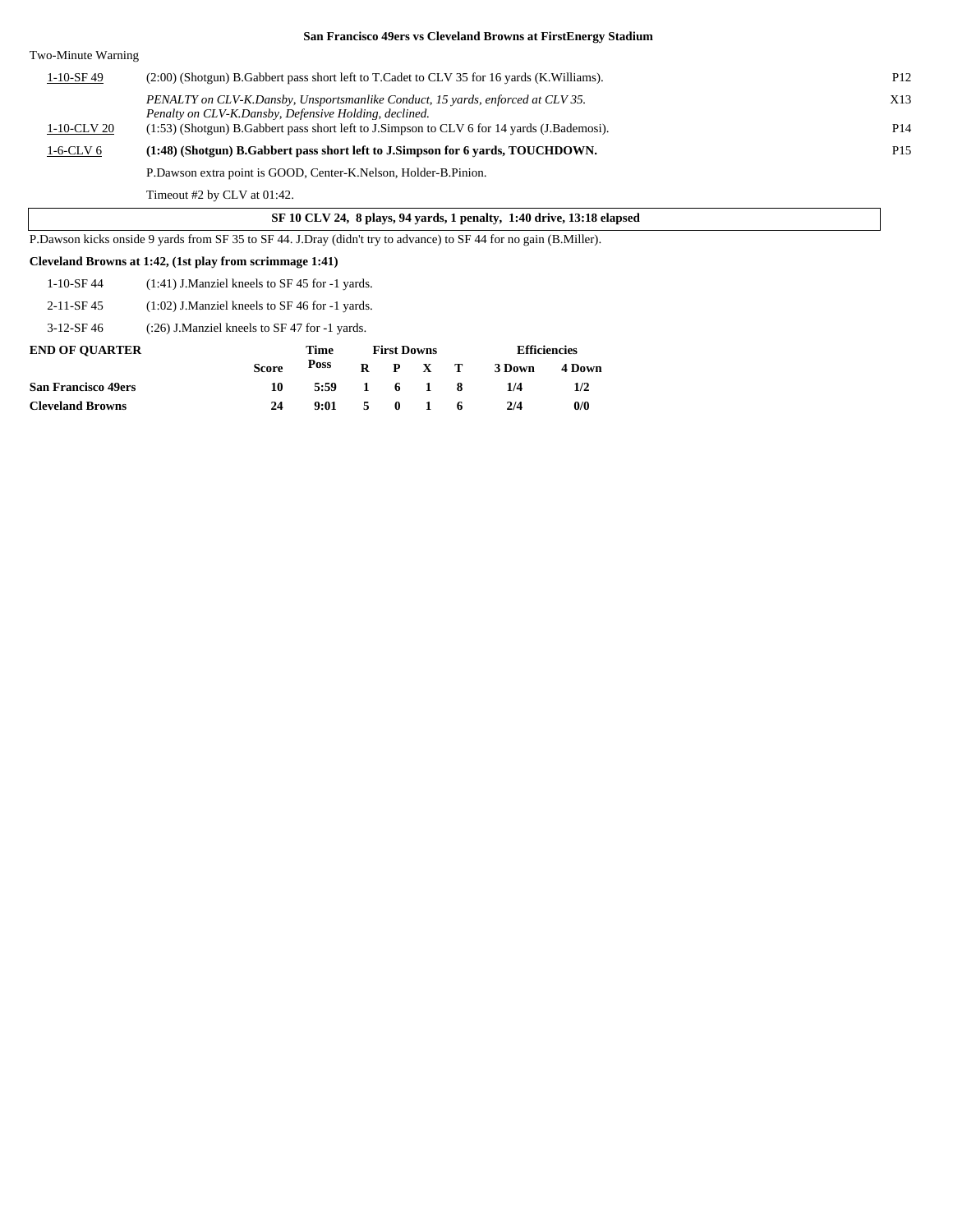## **Miscellaneous Statistics Report**

**San Francisco 49ers vs Cleveland Browns 12/13/2015 at FirstEnergy Stadium**

## **Ten Longest Plays for San Francisco 49ers**

| Yards | <b>Otr</b> | <b>Play Start</b> | <b>Play Description</b>                                                                                                                                                                                                                |
|-------|------------|-------------------|----------------------------------------------------------------------------------------------------------------------------------------------------------------------------------------------------------------------------------------|
| 31    |            | 4 1-10-SF 49      | (2:00) (Shotqun) B.Gabbert pass short left to T.Cadet to CLV 35 for 16 yards (K.Williams).<br>PENALTY on CLV-K.Dansby, Unsportsmanlike Conduct, 15 yards, enforced at CLV 35.<br>Penalty on CLV-K.Dansby, Defensive Holding, declined. |
| 24    |            | 4 4-3-SF 13       | (2:51) (Shotgun) B.Gabbert pass short middle to B.Bell to SF 37 for 24 yards (J.Poyer).                                                                                                                                                |
| 20    |            | 3 1-10-SF 22      | (7:08) (Shotgun) B.Gabbert scrambles right end to SF 27 for 5 yards (T.Williams).<br>PENALTY on CLV-C.Robertson, Unsportsmanlike Conduct, 15 yards, enforced at SF 27.                                                                 |
| 17    |            | 2-10-SF 20        | (5:31) B. Gabbert pass deep left to T. Smith to SF 37 for 17 yards (C. Gaines).                                                                                                                                                        |
| 16    |            | 4 1-10-SF 40      | (7:43) (Shotgun) B.Gabbert pass deep middle to B.Bell to CLV 44 for 16 yards (T.Gipson).                                                                                                                                               |
| 15    |            | 3 2-7-SF 25       | (14:18) S.Draughn left end to SF 40 for 15 yards (C.Robertson). Pitch out                                                                                                                                                              |
| 14    |            | 3 1-10-SF 20      | (:14) B. Gabbert pass short right to A. Boldin to SF 34 for 14 yards (T. Williams).                                                                                                                                                    |
| 14    |            | 4 1-10-CLV 20     | (1:53) (Shotgun) B.Gabbert pass short left to J.Simpson to CLV 6 for 14 yards (J.Bademosi).                                                                                                                                            |
| 13    |            | 4 2-16-SF 28      | (14:22) (Shotqun) B.Gabbert pass short right to O.Patton to SF 41 for 13 yards (T.Williams).                                                                                                                                           |
| 12    |            | 1-10-SF 49        | (1:44) S.Draughn left guard to CLV 39 for 12 yards (T.Williams).                                                                                                                                                                       |

### **Ten Longest Plays for Cleveland Browns**

| Yards | <b>Otr</b> | <b>Play Start</b>         | <b>Play Description</b>                                                                                                     |
|-------|------------|---------------------------|-----------------------------------------------------------------------------------------------------------------------------|
| 54    |            | 4 1-10-CLV 41             | (10:40) I.Crowell left guard pushed ob at SF 5 for 54 yards (K.Acker). SF-J.Ward was injured during the play. His return is |
| 50    |            | $1 \quad 1 - 10 - CLV16$  | (9:05) (Shotgun) I. Crowell right guard to SF 34 for 50 yards (J. Tartt).                                                   |
| 34    |            | 3 1-10-CLV 22             | (4:29) J.Manziel pass deep left to B.Hartline to SF 44 for 34 yards (K.Acker) [C.Carradine].                                |
| 30    |            | $1 \quad 1 - 10 - CLV$ 33 | (2:50) (Shotgun) J.Manziel pass deep right to G.Barnidge to SF 37 for 30 yards (J.Tartt). CLV-I.Crowell was injured during  |
| 24    |            | 2 1-10-CLV 36             | (14:56) J.Manziel pass deep right to T.Benjamin ran ob at SF 40 for 24 yards. OB scramble                                   |
| 24    |            | 3 1-10-CLV 11             | (10:44) (Shotgun) J.Manziel pass short right to B.Hartline to CLV 35 for 24 yards (J.Tartt).                                |
| 23    |            | 1 1-10-SF 48              | (11:23) J. Manziel pass deep left to G. Barnidge to SF 25 for 23 yards (J. Tartt).                                          |
| 21    |            | 3 2-7-SF 28               | (1:56) (Shotgun) J.Manziel pass short right to G.Barnidge to SF 7 for 21 yards (E.Reid; K.Acker). QB scramble on the throw  |
| 19    |            | $1 \quad 1 - 10 - SF$ 34  | (8:21) (Shotgun) D.Johnson Jr left guard to SF 15 for 19 yards (K.Acker).                                                   |
| 16    |            | 4 1-10-CLV 25             | (11:26) (Shotgun) D.Johnson Jr right tackle to CLV 41 for 16 yards (E.Reid).                                                |

| <b>Touchdown Scoring Information</b>                                            |                                   |  |     |            |                        |   |                          |              | <b>Defense</b>   | <b>Special Teams</b> |    |              |             |              |              |               |
|---------------------------------------------------------------------------------|-----------------------------------|--|-----|------------|------------------------|---|--------------------------|--------------|------------------|----------------------|----|--------------|-------------|--------------|--------------|---------------|
| <b>VISITOR</b><br>San Francisco 49ers<br><b>HOME</b><br><b>Cleveland Browns</b> |                                   |  |     |            |                        |   |                          |              | 0                |                      | 0  |              |             |              |              |               |
|                                                                                 |                                   |  |     |            |                        |   |                          |              | 0                | 0                    |    |              |             |              |              |               |
|                                                                                 | <b>Player Scoring Information</b> |  |     |            |                        |   |                          |              |                  |                      |    |              |             |              |              |               |
| Club                                                                            | <b>Player</b>                     |  | TD. | Rush<br>TD | <b>Rec KO TD</b><br>TD |   | <b>Punt Int TD</b><br>TD |              | <b>Fum</b><br>TD | Misc<br>TD           | FG | <b>XP</b>    | 2Pt<br>Rush | 2Pt<br>Rec   | Sfty         | <b>Points</b> |
| <b>SF</b>                                                                       | J.Simpson                         |  | 0   | 0          |                        | 0 | 0                        | 0            | 0                | 0                    | 0  | $\mathbf{0}$ |             | 0            | $\mathbf{0}$ | 6             |
| <b>SF</b>                                                                       | P.Dawson                          |  | 0   | 0          | 0                      | 0 | 0                        | $\mathbf{0}$ | 0                | 0                    |    |              | 0           | $\mathbf{0}$ | 0            | 4             |
| <b>CLV</b>                                                                      | I.Crowell                         |  | 0   | 2          | $\Omega$               | 0 | 0                        | $\mathbf{0}$ | 0                | 0                    | 0  | $\mathbf{0}$ | 0           | $\mathbf{0}$ | 0            | 12            |
| <b>CLV</b>                                                                      | G.Barnidge                        |  | 0   | 0          |                        | 0 | 0                        | $\mathbf{0}$ | 0                | 0                    | 0  | $\mathbf{0}$ | 0           | 0            | $\mathbf{0}$ | 6             |
| <b>CLV</b>                                                                      | T.Coons                           |  | 0   | 0          | 0                      | 0 | 0                        | 0            | 0                | 0                    |    |              | 0           | 0            | 0            | 6             |

| <b>Possession Detail</b>    | <b>First Half</b> |       | <b>Second Half</b> |       | Game           |       |  |
|-----------------------------|-------------------|-------|--------------------|-------|----------------|-------|--|
|                             | <b>Visitor</b>    | Home  | <b>Visitor</b>     | Home  | <b>Visitor</b> | Home  |  |
| Largest Lead                | 0                 | 10    | 0                  | 21    | 0              | 21    |  |
| Drives Leading              | 0                 |       | 0                  | 5     |                | 10    |  |
| Time of Possession Leading  | 0:00              | 12:11 | 0:00               | 16:49 | 0:00           | 29:00 |  |
| Largest Deficit             | $-10$             | 0     | $-21$              | 0     | -21            | 0     |  |
| Drives Trailing             |                   | 0     |                    | 0     | 10             | 0     |  |
| Time of Possession Trailing | 8:27              | 0:00  | 13:11              | 0:00  | 21:38          | 0:00  |  |
| Times Score Tied Up         |                   | 0     |                    | 0     |                | 0     |  |
| Lead Changes                |                   |       |                    | 0     |                |       |  |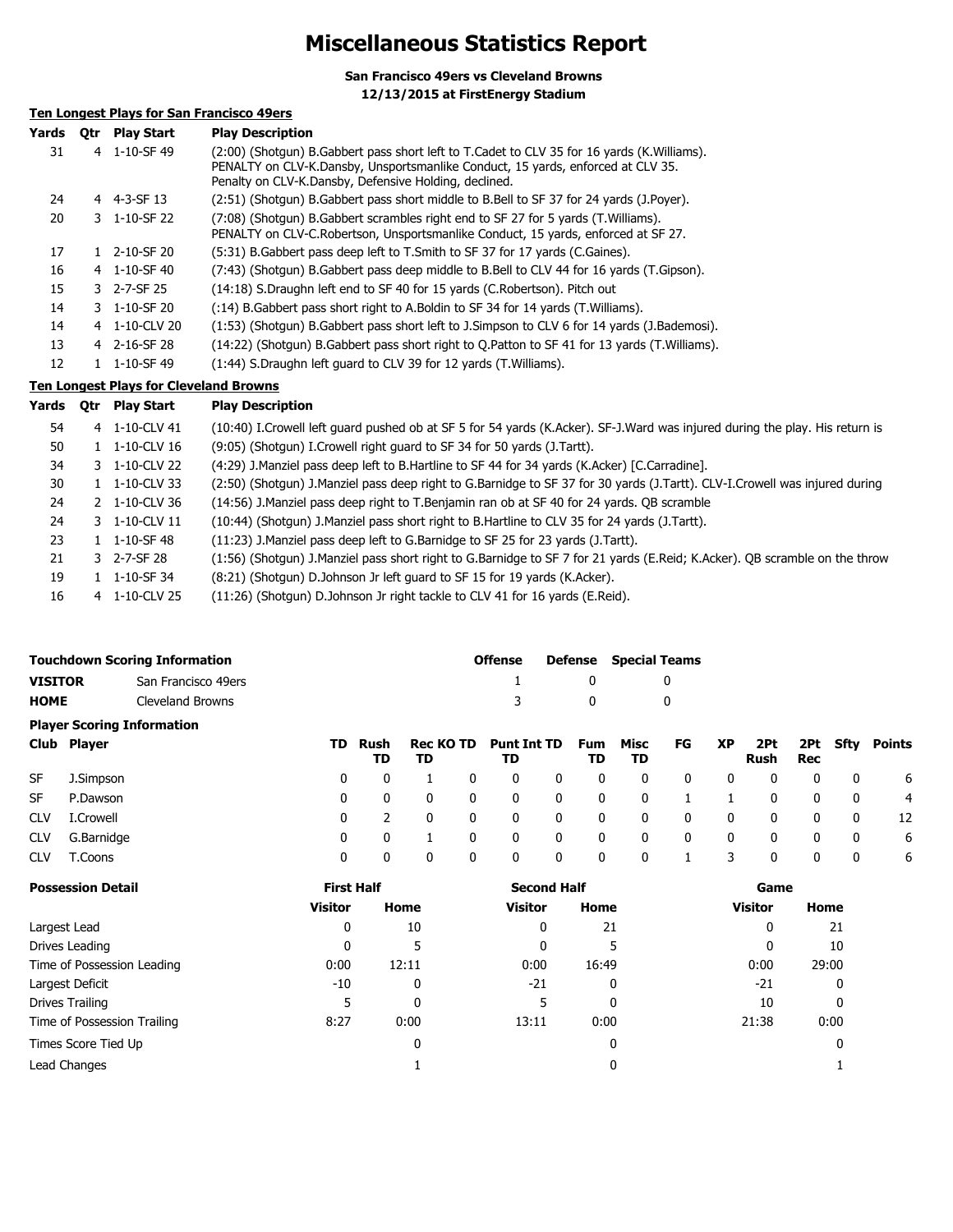## **Playtime Percentage**

*Percent of playtime per player on offense, defense and special teams*

|                    | <b>San Francisco 49ers</b> |                |                |            |                      |                   |           | <b>Cleveland Browns</b> |           |                      |     |  |  |  |
|--------------------|----------------------------|----------------|----------------|------------|----------------------|-------------------|-----------|-------------------------|-----------|----------------------|-----|--|--|--|
|                    |                            | <b>Offense</b> | <b>Defense</b> |            | <b>Special Teams</b> |                   |           | <b>Offense</b>          | Defense   | <b>Special Teams</b> |     |  |  |  |
| E Pears            | Τ                          | 56 100%        |                |            | 2                    | 8% J Greco        | G         | 78 100%                 |           | 5                    | 20% |  |  |  |
| A Tiller           | G                          | 56 100%        |                |            | 2                    | 8% M Schwartz     | T         | 78 100%                 |           | 5                    | 20% |  |  |  |
| <b>B</b> Bell      | <b>TE</b>                  | 56 100%        |                |            | $\mathbf{1}$         | 4% A Pasztor      | Τ         | 78 100%                 |           | 5                    | 20% |  |  |  |
| <b>B</b> Gabbert   | QB                         | 56 100%        |                |            |                      | J Manziel         | QB        | 78 100%                 |           |                      |     |  |  |  |
| J Staley           | Τ                          | 56 100%        |                |            |                      | J Thomas          | Τ         | 78 100%                 |           |                      |     |  |  |  |
| A Boldin           | <b>WR</b>                  | 89%<br>50      |                |            |                      | A Mack            | C         | 78 100%                 |           |                      |     |  |  |  |
| D Kilgore          | С                          | 42 75%         |                |            |                      | G Barnidge        | <b>TE</b> | 86%<br>67               |           | 4                    | 16% |  |  |  |
| M Martin           | C                          | 41 73%         |                | 1          |                      | 4% T Benjamin     | <b>WR</b> | 52<br>67%               |           | 8                    | 32% |  |  |  |
| S Draughn          | <b>RB</b>                  | 73%<br>41      |                |            |                      | M Moore           | <b>WR</b> | 52<br>67%               |           | 2                    | 8%  |  |  |  |
| Q Patton           | <b>WR</b>                  | 57%<br>32      |                | 11         | 44%                  | <b>B</b> Hartline | <b>WR</b> | 46<br>59%               |           |                      |     |  |  |  |
| A Boone            | G                          | 52%<br>29      |                | 1          | 4%                   | D Johnson         | RB        | 56%<br>44               |           |                      |     |  |  |  |
| T Smith            | <b>WR</b>                  | 48%<br>27      |                |            |                      | J Dray            | <b>TE</b> | 47%<br>37               |           | 8                    | 32% |  |  |  |
| <b>B</b> Ellington | <b>WR</b>                  | 34%<br>19      |                | 8          | 32%                  | I Crowell         | <b>RB</b> | 36<br>46%               |           |                      |     |  |  |  |
| T Cadet            | <b>RB</b>                  | 27%<br>15      |                |            | 5<br>20%             | D Jennings        | WR        | 25<br>32%               |           | 10                   | 40% |  |  |  |
| <b>B</b> Leonhardt | TE                         | 25%<br>14      |                |            |                      | T Pryor           | <b>WR</b> | 16<br>21%               |           |                      |     |  |  |  |
| <b>B</b> Miller    | FB                         | 23%<br>13      |                | 20         | 80%                  | E Bibbs           | <b>TE</b> | 13%<br>10               |           | 1                    | 4%  |  |  |  |
| J Simpson          | <b>WR</b>                  | 13<br>23%      |                |            |                      | D Whitner         | SS        | 3%<br>2                 | 48<br>86% |                      |     |  |  |  |
| E Reid             | <b>FS</b>                  |                | 78 100%        | 10         | 40%                  | C Erving          | G         | 3%                      |           |                      | 20% |  |  |  |
| J Tartt            | SS                         |                | 78 100%        | 8          | 32%                  |                   |           | 2                       |           | 5                    |     |  |  |  |
| T Brock            | CB                         |                | 78 100%        | 6          | 24%                  | G Winston         | <b>RB</b> | 1%<br>1                 |           | 5                    | 20% |  |  |  |
| N Bowman           | LB                         |                | 78 100%        |            |                      | T Williams        | CB        |                         | 56 100%   | 5                    | 20% |  |  |  |
| K Acker            | CB                         |                | 73             | 94%        | 36%<br>9             | K Dansby          | LB        |                         | 56 100%   | 4                    | 16% |  |  |  |
| G Hodges           | LB                         |                | 71             | 91%<br>8   | 32%                  | T Gipson          | FS        |                         | 56 100%   | 3                    | 12% |  |  |  |
| A Brooks           | LB                         |                | 59             | 76%        |                      | C Gaines          | DB        |                         | 98%<br>55 | 3                    | 12% |  |  |  |
| C Lemonier         | LB                         |                | 56             | 72%        |                      | K Williams        | CB        |                         | 68%<br>38 | 9                    | 36% |  |  |  |
| M Purcell          | <b>NT</b>                  |                | 48             | 62%<br>5   | 20%                  | D Bryant          | DE        |                         | 66%<br>37 | 4                    | 16% |  |  |  |
| I Williams         | <b>NT</b>                  |                | 48             | 62%<br>5   | 20%                  | P Kruger          | LB        |                         | 66%<br>37 | 2                    | 8%  |  |  |  |
| J Ward             | FS                         |                | 43             | 55%<br>14  | 56%                  | C Kirksey         | LB        |                         | 62%<br>35 | 16                   | 64% |  |  |  |
| Q Dial             | DT                         |                | 41             | 7<br>53%   | 28%                  | A Bryant          | DE        |                         | 61%<br>34 | 11                   | 44% |  |  |  |
| A Armstead         | DT                         |                | 35             | 45%<br>12  | 48%                  | R Starks          | DE        |                         | 26<br>46% | $\mathbf{1}$         | 4%  |  |  |  |
| E Harold           | LВ                         |                | 29             | 37%<br>5   | 20%                  | N Orchard         | LB        |                         | 43%<br>24 |                      |     |  |  |  |
| T Jerod-Eddie      | DT                         |                | 20             | 26%        | 7<br>28%             | C Robertson       | LB        |                         | 39%<br>22 | 16                   | 64% |  |  |  |
| C Carradine        | DT                         |                | 12 15%         |            |                      | D Shelton         | ΝT        |                         | 38%<br>21 | 5                    | 20% |  |  |  |
| D Johnson          | CB                         |                | 7              | 9%<br>16   | 64%                  | X Cooper          | DE        |                         | 36%<br>20 |                      |     |  |  |  |
| M Cromartie        | CB                         |                | 3              | 4%<br>15   | 60%                  | J Poyer           | FS        |                         | 23%<br>13 | 19                   | 76% |  |  |  |
| K Reaser           | CB                         |                | 1              | $1\%$<br>1 | 4%                   | J Meder           | NT        |                         | 23%<br>13 | 2                    | 8%  |  |  |  |
| N Bellore          | LB                         |                |                | 23         | 92%                  | J Hughes          | DE        |                         | 12 21%    | 2                    | 8%  |  |  |  |
| S Skov             | LB                         |                |                | 21         | 84%                  | <b>B</b> Mingo    | LB        |                         | 16%<br>9  | 17                   | 68% |  |  |  |
| R Armstrong        | LB                         |                |                | 18         | 72%                  | J Bademosi        | CB        |                         | 4%<br>2   | 18                   | 72% |  |  |  |
| <b>B</b> Pinion    | P                          |                |                | 11         | 44%                  | I Campbell        | SS        |                         | 2<br>4%   | 15                   | 60% |  |  |  |
| K Gaskins          | RB                         |                |                | 9          | 36%                  | T Carder          | LB        |                         |           | 18                   | 72% |  |  |  |
| K Nelson           | LS                         |                |                | 9          | 36%                  | D Jones           | SS        |                         |           | 16                   | 64% |  |  |  |
| P Dawson           | K                          |                |                | 3          | 12%                  | T Coons           | К         |                         |           | 10                   | 40% |  |  |  |
| J Devey            | G                          |                |                |            | 2                    | 8% C Hughlett     | LS        |                         |           | 8                    | 32% |  |  |  |
|                    |                            |                |                |            |                      | A Lee             | P         |                         |           | 8                    | 32% |  |  |  |